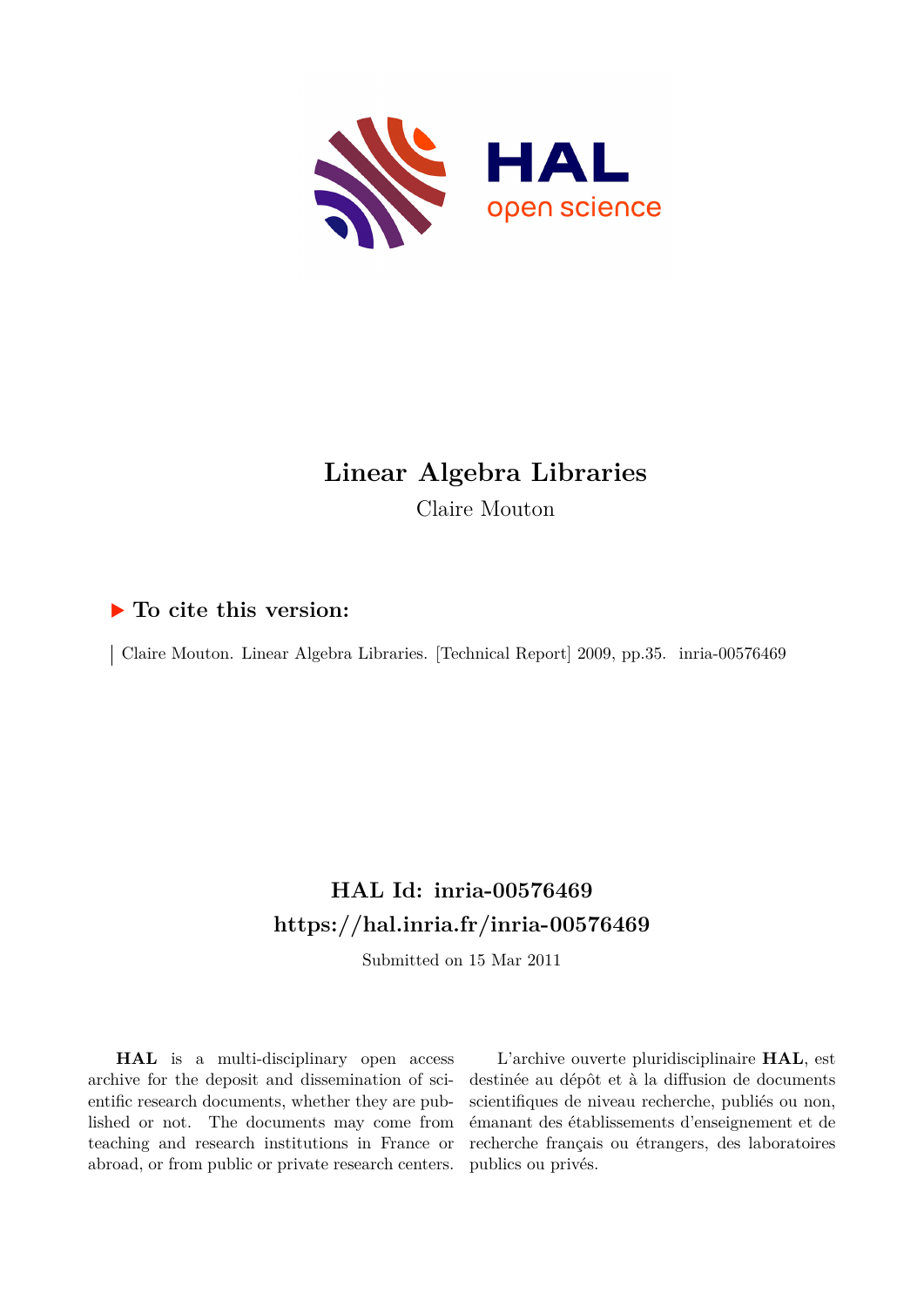# Linear Algebra Libraries

# Claire Mouton <claire.mouton@inria.fr>

### March 2009

# Contents

| I Requirements                        | 3 <sup>1</sup>          |
|---------------------------------------|-------------------------|
| II CPPLapack                          | $\overline{\mathbf{4}}$ |
| III Eigen                             | $\bf{5}$                |
| IV Flens                              | $\boldsymbol{6}$        |
| $V$ Gmm++                             | $\overline{7}$          |
| VI GNU Scientific Library (GSL)       | 8                       |
| $VII$ $IT++$                          | $\boldsymbol{9}$        |
| VIII Lapack++                         | 10                      |
| IX Matrix Template Library (MTL)      | 11                      |
| X PETSc                               | 13                      |
| XI Seldon                             | 14                      |
| SparseLib++<br>XII                    | 15                      |
| XIII Template Numerical Toolkit (TNT) | <b>16</b>               |
| XIV<br><b>Trilinos</b>                | 17                      |
| uBlas<br>XV                           | 19                      |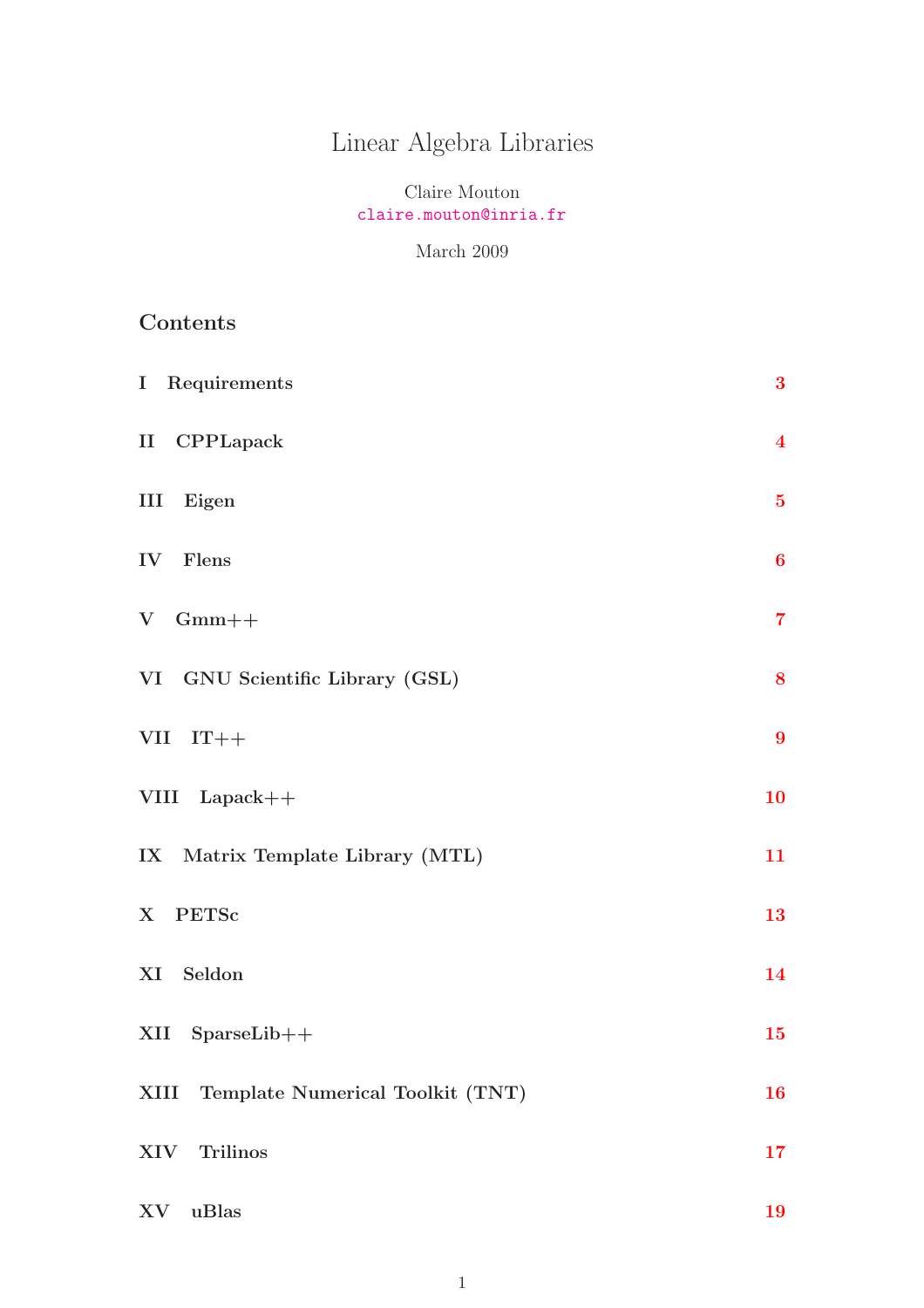|              | <b>XVII</b> Links and Benchmarks                                                                                                                                                                             | 22        |
|--------------|--------------------------------------------------------------------------------------------------------------------------------------------------------------------------------------------------------------|-----------|
|              | Links                                                                                                                                                                                                        | 22        |
| $\mathbf{2}$ | <b>Benchmarks</b><br>2.1<br>2.2<br>2.2.1<br>2.2.2                                                                                                                                                            | $22\,$    |
|              | XVIII Appendix                                                                                                                                                                                               | 27        |
| 3            | Flens Overloaded Operator Performance Compared to Seldon                                                                                                                                                     | $27\,$    |
| 4            | Flens, Seldon and Trilinos Content Comparisons<br>4.1<br>Available Interfaces to Blas and Lapack Routines (Flens and Seldon)<br>4.2<br>Available Interfaces to Blas and Lapack Routines (Trilinos) 35<br>4.3 | 29<br>-30 |
| 5            | Flens and Seldon Synoptic Comparison                                                                                                                                                                         | 36        |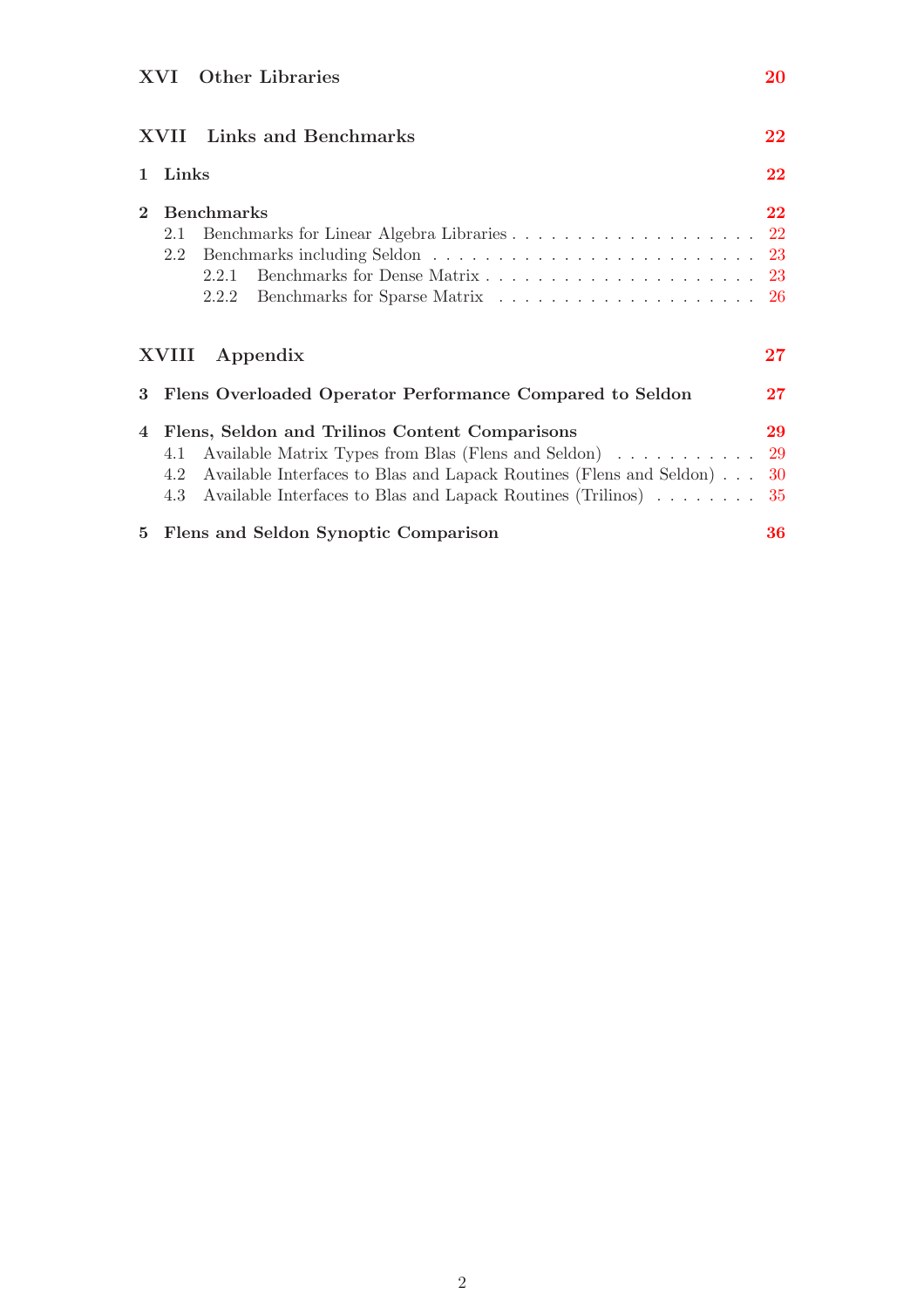# <span id="page-3-0"></span>Part I Requirements

This document has been written to help in the choice of a linear algebra library to be included in Verdandi, a scientific library for data assimilation. The main requirements are

- 1. Portability: Verdandi should compile on BSD systems, Linux, MacOS, Unix and Windows. Beyond the portability itself, this often ensures that most compilers will accept Verdandi. An obvious consequence is that all dependencies of Verdandi must be portable, especially the linear algebra library.
- 2. High-level interface: the dependencies should be compatible with the building of the high-level interface (e. g. with SWIG, this implies that headers (.hxx) have to be separated from sources (.cxx)).
- 3. License: any dependency must have a license compatible with Verdandi licenses (GPL and LGPL).
- 4. C++ templates, sparse matrices and sparse vectors have to be supported.

Information reported here was collected from December 2008 to March 2009.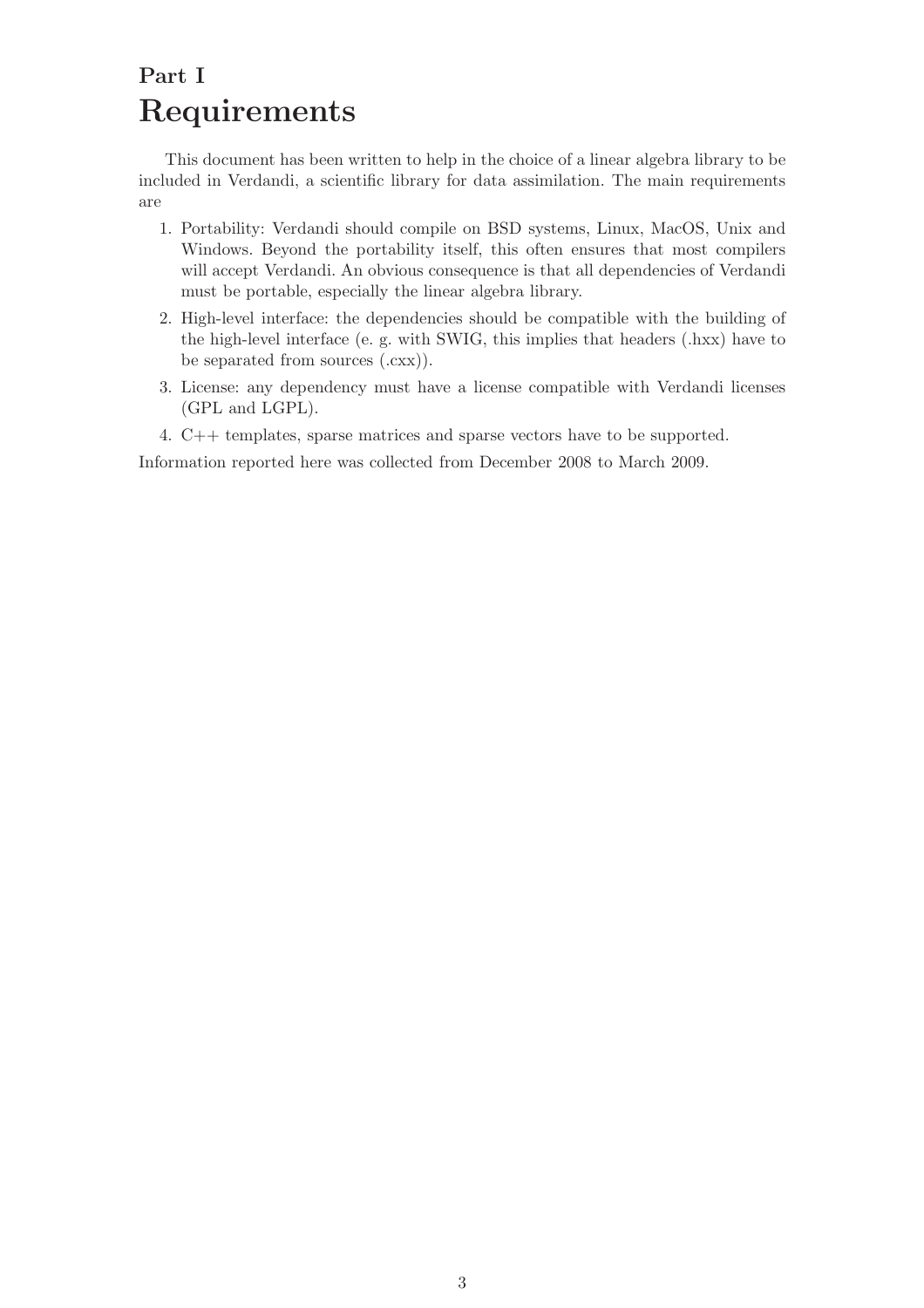# <span id="page-4-0"></span>Part II CPPLapack

CPPLapack is a C++ class wrapper for Blas and Lapack.

| CPPLapack                     | Distribution beta – Mar. 2005   Doc. updated in Mar. 2005 |                          |
|-------------------------------|-----------------------------------------------------------|--------------------------|
|                               | http://cpplapack.sourceforge.net/                         |                          |
| in development   4 developers |                                                           | First release: Apr. 2004 |
| License: GPL (GPL compatible) |                                                           |                          |

Types of matrices and vectors available

– Real double-precision and complex double-precision vectors and matrices

– Real double-precision and complex double-precision band, symmetric and sparse matrices

### Linear algebra operations available

- Eigenvalues computation
- Linear systems solving
- SVD decomposition

Interface with other packages

- Blas
- Lapack

Performance Almost the same as the performance of original Blas and Lapack

Portability: platforms and compilers supported Platform independent

Installation Requires Blas and Lapack

Miscellaneous – A few bugs and unsupported Blas and Lapack functions

Limitations

– Templates not supported, float not supported

– Alpha version of sparse matrix classes with bugs (the authors advise developers not to use these classes in their code)

- No sparse vectors
- No separation between headers and sources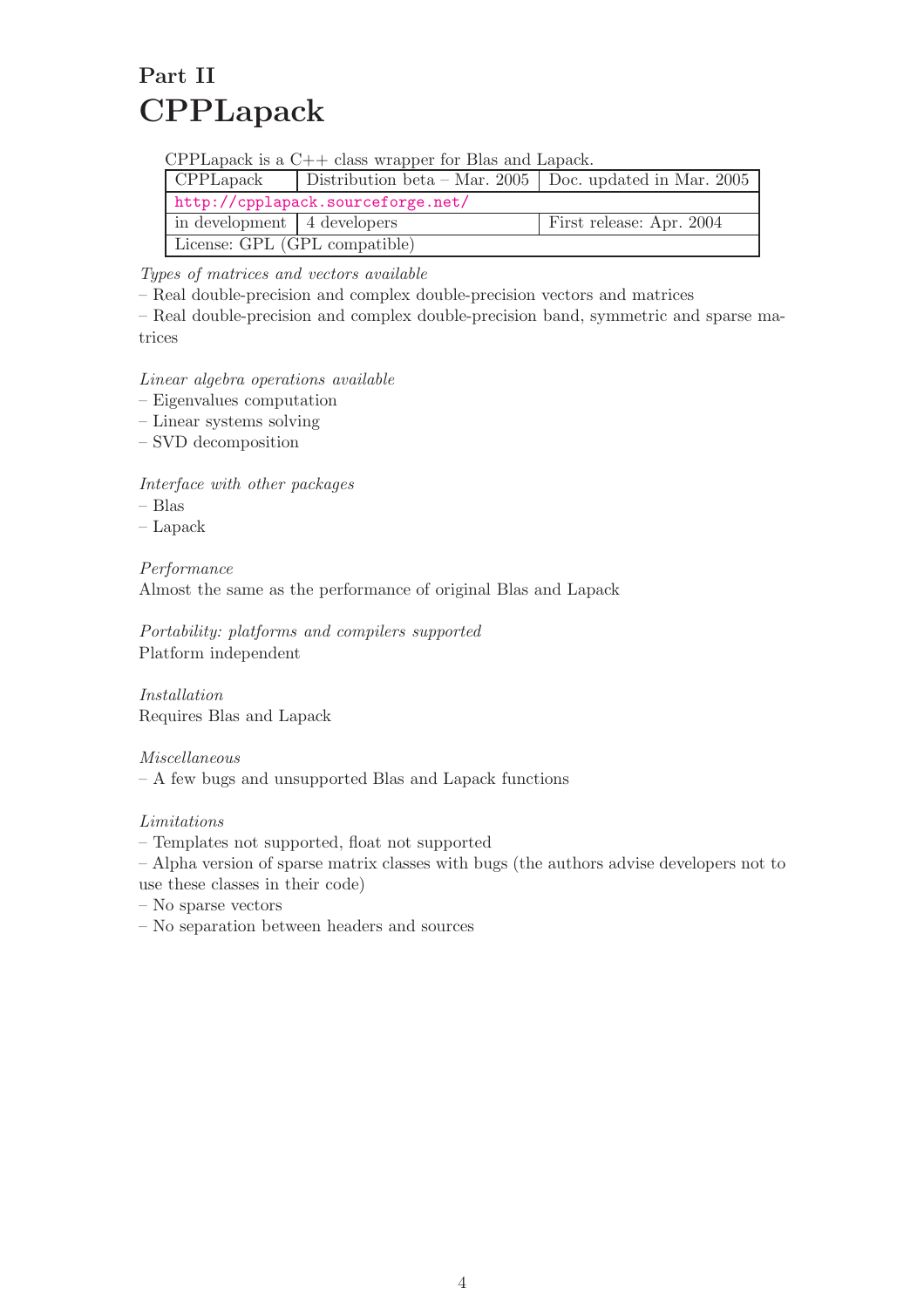# <span id="page-5-0"></span>Part III Eigen

Eigen is a C++ template library for linear algebra, part of the KDE project.

| Eigen                                  | Distribution 2.0-beta6 – soon released Doc. updated in Jan. 2009 |                          |
|----------------------------------------|------------------------------------------------------------------|--------------------------|
| http://eigen.tuxfamily.org/            |                                                                  |                          |
|                                        | in development   7 contributors, 2 developers                    | First release: Dec. 2006 |
| License: LGPL and GPL (GPL compatible) |                                                                  |                          |

Types of matrices and vectors available

- Dense and sparse matrices and vectors
- Plain matrices/vectors and abstract expressions
- Triangular and diagonal matrices
- Column-major (the default) and row-major matrix storage

### Linear algebra operations available

- Triangular, SVD, Cholesky, QR and LU solvers
- Eigen values/vectors solver for non-selfadjoint matrices
- Hessemberg decomposition
- Tridiagonal decomposition of a selfadjoint matrix

### Interface with other packages

For sparse matrices: TAUCS, umfpack, cholmod and SuperLU

### Performance

Very efficient, see benchmark: <http://eigen.tuxfamily.org/index.php?title=Benchmark>

### Portability: platforms and compilers supported

- Standard C++ 98, compatible with any compliant compiler such as
- GCC, version 3.3 and newer
- MSVC (Visual Studio), 2005 and newer
- ICC, recent versions
- MinGW, recent versions

Installation No dependency

#### Miscellaneous

- Templates supported
- Todo includes: interface to Lapack and eigensolver in non-selfadjoint case

– Examples of users:

KDE related projects such as screensavers, kgllib, kglengine2d, solidkreator, painting and image editing

Avogadro, an opensource advanced molecular editor

VcgLib, C++ template library for the manipulation and processing of triangular and tetrahedral meshes

MeshLab, for the processing and editing of unstructured 3D triangular meshes and point cloud

The Yujin Robot company uses Eigen for the navigation and arm control of their next generation robots (switched from blitz, ublas and tvmet)

### Limitations

– Sparse matrices and vectors still experimental

– Eigen 2 is a beta version (Eigen 1 is the old stable version)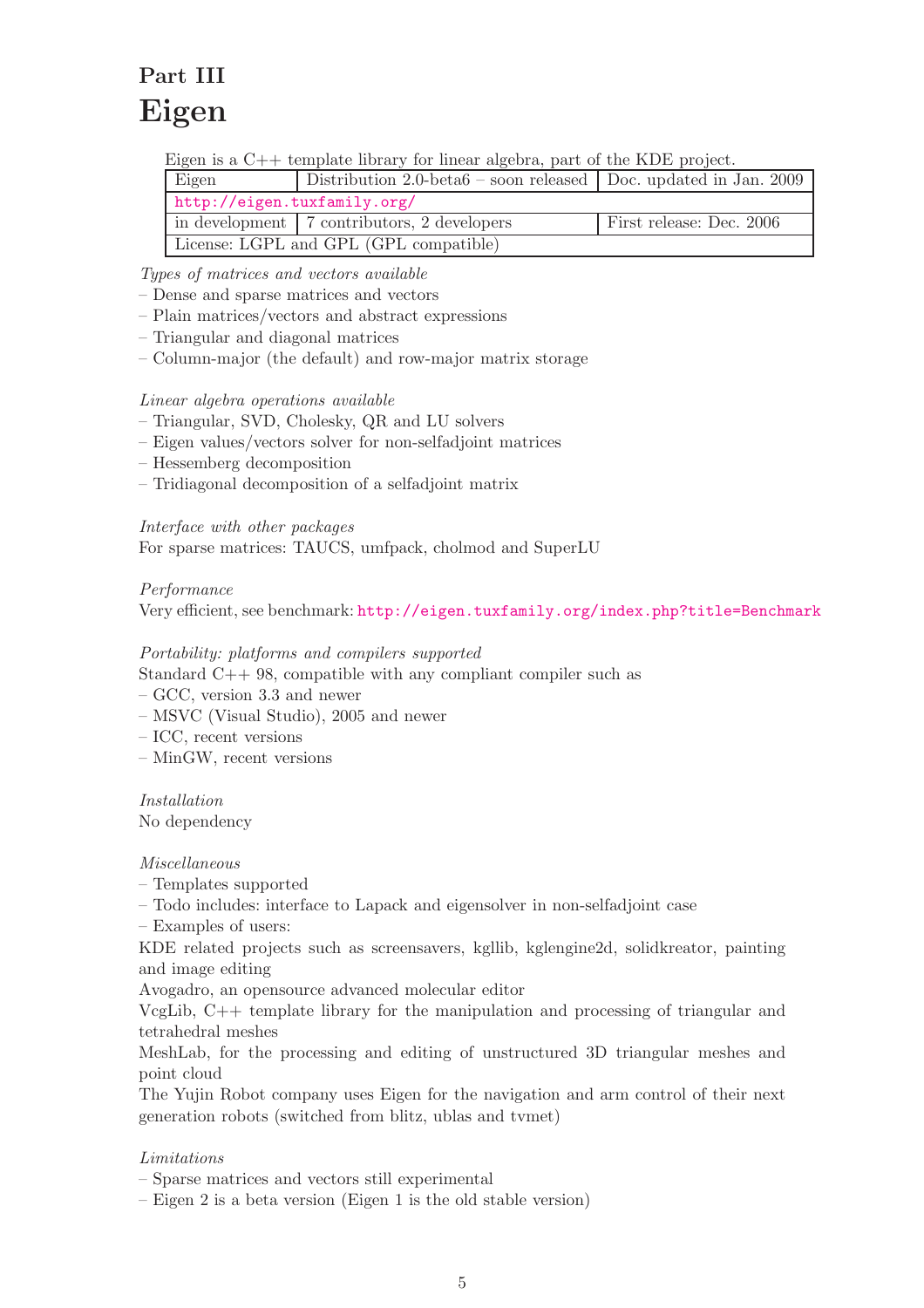# <span id="page-6-0"></span>Part IV Flens

Flens (Flexible Library for Efficient Numerical Solutions) is a  $C++$  library for scientific computing providing interface for Blas and Lapack. Flens intends to be the building block of choice for the creation of serious scientific software in  $C++$ .

| Flens                                 | Distribution RC1 – Jul. 2007   Doc. updated in Feb. 2008 |                     |
|---------------------------------------|----------------------------------------------------------|---------------------|
|                                       | http://flens.sourceforge.net                             |                     |
| in development 9 developers           |                                                          | First release: 2004 |
| License: BSD License (GPL compatible) |                                                          |                     |

Types of matrices and vectors available

– General, triangular and symmetric matrix types

– Storage formats: full storage (store all elements), band storage (store only diagonals of a banded matrix), packed storage (store only the upper or lower triangular part)

– Sparse matrix types: general and symmetric, compressed row storage; random access for initialization

Linear algebra operations available

– Linear systems solving using QR factorization

– Cg and Pcg methods

Interface with other packages Blas and Lapack

### Performance

– Natural mathematical notation: e. g.  $y \leftrightarrow 2 \times \text{transpose(A)} \times x + 1.5 \times b + c$ without sacrificing performances (see section [3](#page-27-1) in Appendix)

– Very efficient, see benchmarks: <http://flens.sourceforge.net/session2/tut4.html>, [http://grh.mur.at/misc/sparselib\\_benchmark/report.html](http://grh.mur.at/misc/sparselib_benchmark/report.html),

<http://flens.sourceforge.net/session1/tut9.html> and section [2.2](#page-23-0)

#### Portability: platforms and compilers supported

- Tested on Mac OS X, Ubuntu Linux and a SUSE Opteron cluster
- GCC: version 4 or higher
- Intel C++ compiler (icc): version 9.1
- Pathscale (pathCC): GNU gcc version 3.3.1, PathScale 2.3.1 driver

Installation

Requires Blas, Lapack and CBlas

#### Miscellaneous

- Extensible: e. g. easy integration of user-defined matrix/vector types
- Flexible: e. g. generic programming of numerical algorithms

– Flens implements a view concept for vectors and dense matrices: a vector can reference a part of a vector, or also a row, column or diagonal of a matrix; you can apply to these views the same operations as for regular vectors and matrices.

– Templated matrices and vectors with several storage formats

### Limitations

– Lack of portability: not recently tested on Windows (once compiled with Microsoft Visual Studio Express compiler with minor modifications in the Flens code)

- No eigenvalues computation
- No sparse vectors
- No hermitian matrices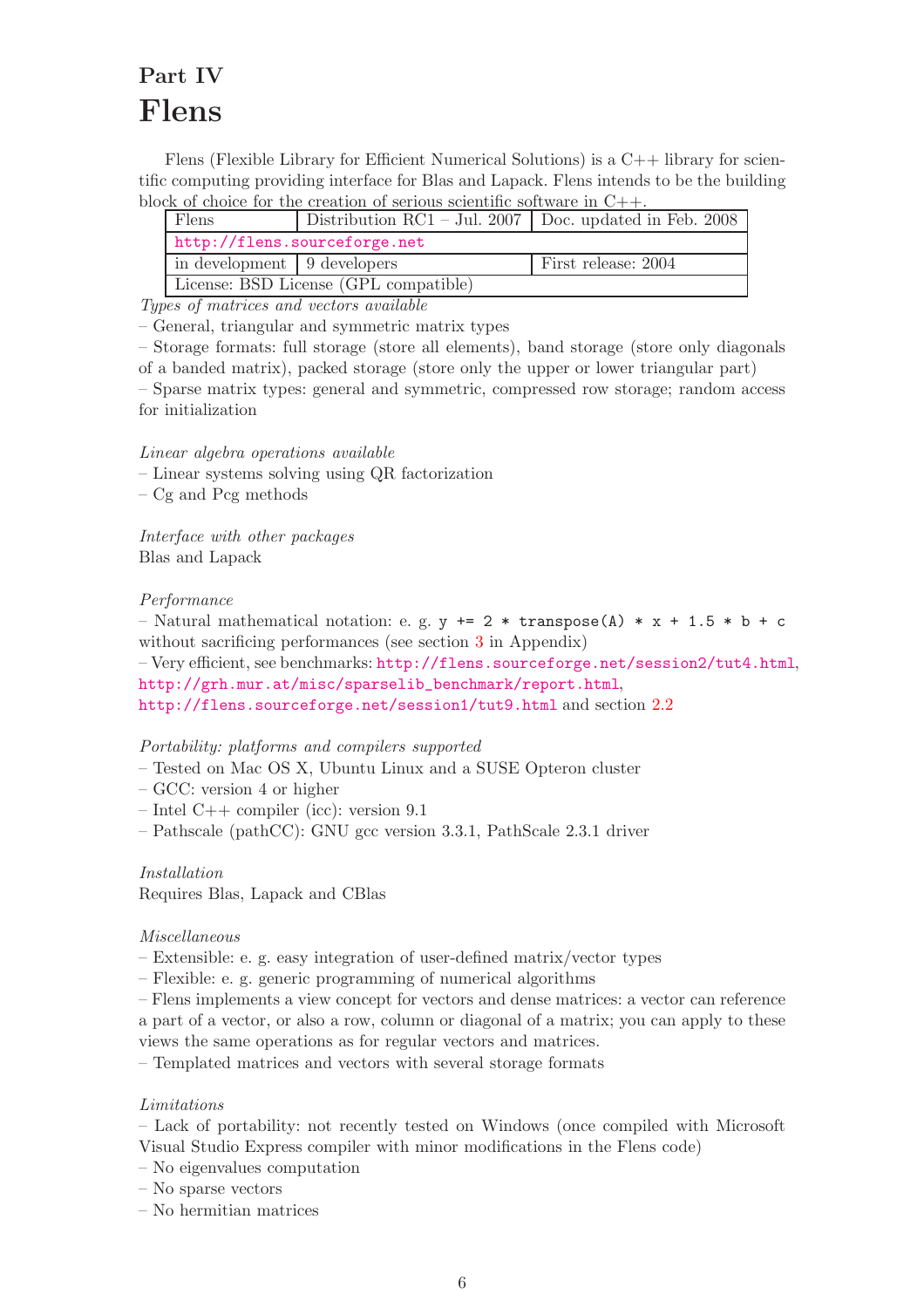# <span id="page-7-0"></span>Part V  $Gmm++$

Gmm++ is a generic matrix template library inspired by MTL and ITL.

| $Gmm++$ | Distribution $3.1 - \text{Sep. } 2008$                                  | Doc. updated in Sep. 2008 |
|---------|-------------------------------------------------------------------------|---------------------------|
|         | http://home.gna.org/getfem/gmm_intro.html                               |                           |
|         | in development 2 contributors and 2 developers First release: Jun. 2002 |                           |
|         | License: LGPL (GPL compatible)                                          |                           |

Types of matrices and vectors available Sparse, dense and skyline vectors and matrices

### Linear algebra operations available

– Triangular solver, iterative generic solvers (Cg, BiCgStag, Qmr, Gmres) with preconditioners for sparse matrices (diagonal, based on MR iterations, ILU, ILUT, ILUTP, ILDLT, ILDLTT)

– Reference to sub-matrices (with sub-interval, sub-slice or sub-index) for any sparse dense or skyline matrix for read or write operations

- LU and QR factorizations for dense matrices
- Eigenvalues computation for dense matrices

### Interface with other packages

- Blas, Lapack or Atlas for better performance
- SuperLU 3.0 (sparse matrix direct solver) for sparse matrices

### Performance

Very efficient, see benchmarks: [http://grh.mur.at/misc/sparselib\\_benchmark/report.html](http://grh.mur.at/misc/sparselib_benchmark/report.html) and <http://eigen.tuxfamily.org/index.php?title=Benchmark>

#### Portability: platforms and compilers supported

- $-$  Linux/x86 with g++ 3.x and g++ 4.x
- Intel C++ Compiler 8.0
- $-$  Linux/Itanium with  $g$ ++
- MacOS X Tiger (with the python and matlab interface)
- Windows with MinGW and MSys (without the Python and Matlab interface)

Installation

No special requirement

#### Miscellaneous

– Templates supported

– Examples of users: IceTools, an open source model for glaciers; EChem++: a problem solving environment for electrochemistry

–  $Gmm++$  is included in Getfem++, a generic and efficient  $C++$  library for finite element methods, awarded by the second price at the "Trophées du Libre 2007" in the category of scientific softwares

– Provides a high-level interface to Python and Matlab via Mex-Files for Getfem++, covering some functionalities of Gmm++

#### Limitations

– No separation between headers and sources (only header files)

– No eigenvalues computation for sparse matrices

– Gmm++ primary aim is not to be a standalone linear algebra library, but is more aimed at interoperability between several linear algebra packages.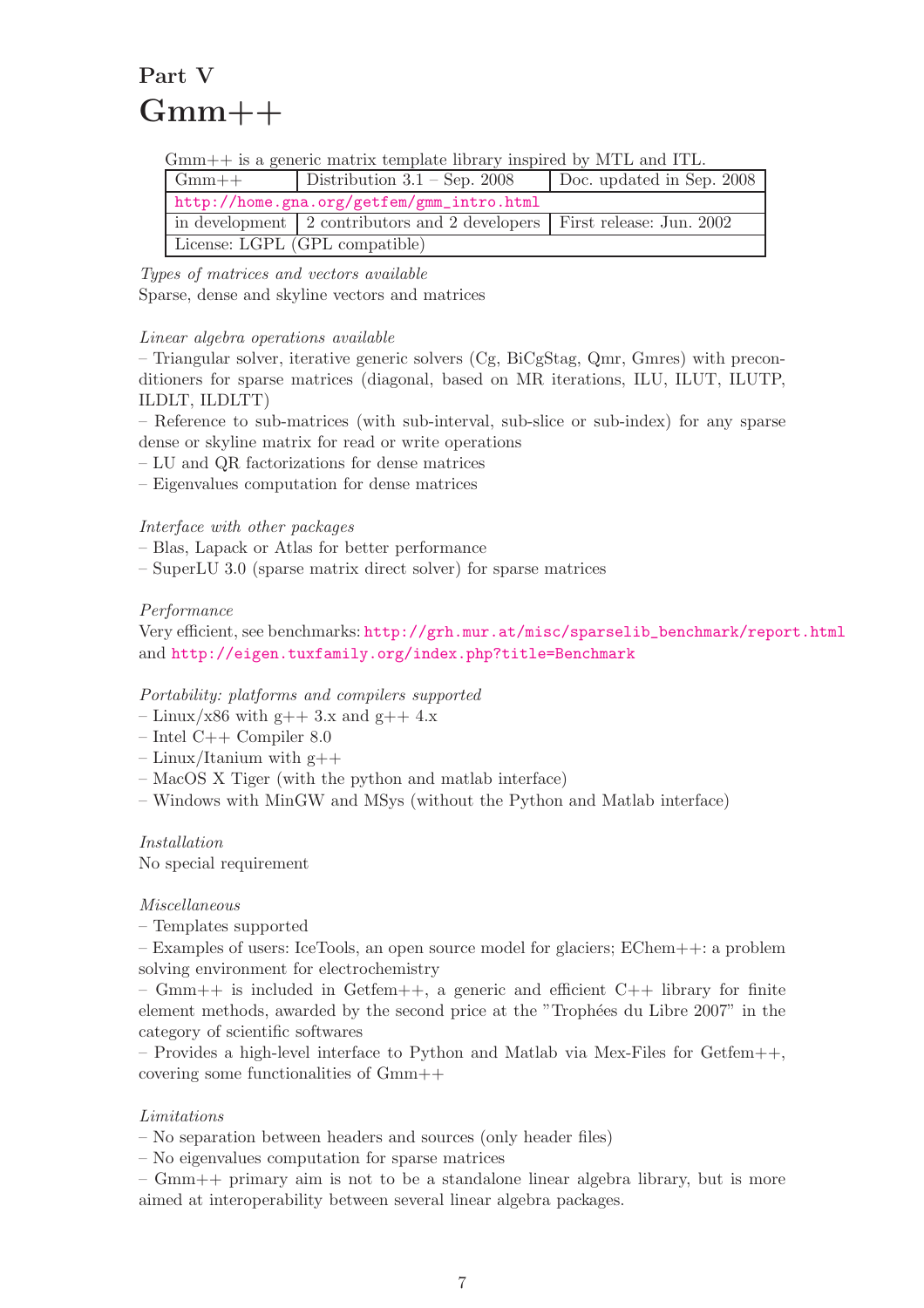# <span id="page-8-0"></span>Part VI GNU Scientific Library (GSL)

GSL is a numerical library for C and  $C_{++}$  programmers. The library provides a wide range of mathematical routines covering subject areas such as linear algebra, Blas support and eigensystems.

| <b>GSL</b>                     | Distribution GSL-1.12 – Dec. 2008   Doc. updated in Dec. 2008 |                     |
|--------------------------------|---------------------------------------------------------------|---------------------|
|                                | http://www.gnu.org/software/gsl/                              |                     |
| in development   18 developers |                                                               | First release: 1996 |
| License: GPL (GPL compatible)  |                                                               |                     |

Types of matrices and vectors available General vectors and matrices

#### Linear algebra operations available

– Eigenvalues and eigenvectors computation

– Functions for linear systems solving: LU Decomposition, QR Decomposition, SVD Decomposition, Cholesky Decomposition, Tridiagonal Decomposition, Hessenberg Decomposition, Bidiagonalization, Householder Transformations, Householder solver for linear systems, Tridiagonal Systems, Balancing

Interface with other packages

 $-$  Blas (level 1, 2 and 3)

– CBlas or Atlas

– Many extensions such as Marray, NEMO, LUSH (with full interfaces to GSL, Lapack, and Blas) and PyGSL

Performance Not evaluated

#### Portability: platforms and compilers supported

– GNU/Linux with gcc – SunOS 4.1.3 and Solaris 2.x (Sparc) – Alpha GNU/Linux, gcc – HP-UX 9/10/11, PA-RISC,  $\frac{\text{gcc}}{\text{c}}$  – IRIX 6.5,  $\frac{\text{gcc}}{\text{c}}$  – m68k NeXTSTEP,  $\frac{\text{gcc}}{\text{c}}$  – Compaq Alpha Tru64 Unix,  $\rm gcc$  – FreeBSD, OpenBSD and NetBSD,  $\rm gcc$  – Cygwin – Apple Darwin 5.4 – Hitachi SR8000 Super Technical Server, cc

#### Installation

Easy to compile without any dependencies on other packages

Miscellaneous

#### Limitations

- Can be called from C++ but written in C
- No sparse matrices and vectors
- Templates not supported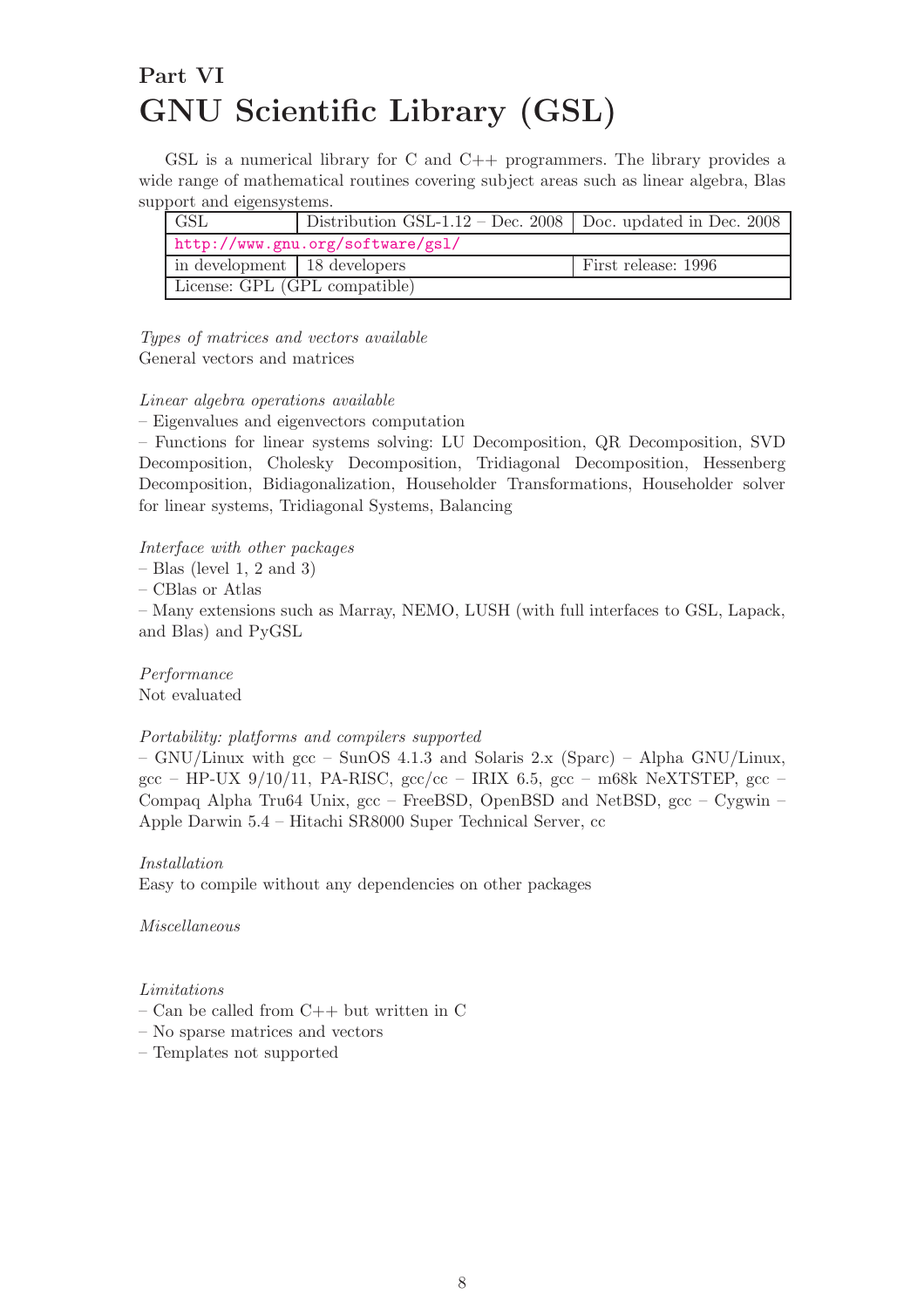# <span id="page-9-0"></span>Part VII  $IT++$

IT++ is a C++ library of mathematical, signal processing and communication routines. Templated vector and matrix classes are the core of the  $IT++$  library, making its functionality similar to that of MATLAB and GNU Octave. IT++ makes an extensive use of existing open source libraries (e. g. Blas, Lapack, ATLAS and FFTW).

| $IT++$                             | Distribution $4.0.6 - Oct. 2008$                                         | Doc. updated in Oct. 2008 |
|------------------------------------|--------------------------------------------------------------------------|---------------------------|
| http://itpp.sourceforge.net/       |                                                                          |                           |
|                                    | in development   19 contributors and 11 developers   First release: 2001 |                           |
| License: GPL (not LGPL compatible) |                                                                          |                           |

#### Types of matrices and vectors available

- Diagonal, Jacobsthal, Hadamard and conference matrices
- Templated vectors and matrices
- Sparse vectors and matrices

#### Linear algebra operations available

– Matrix decompositions such as eigenvalue, Cholesky, LU, Schur, SVD and QR

– Linear systems solving: over- and underdetermined, LU factorization and Cholesky factorization

Interface with other packages

– Blas, Lapack and FFTW

– Optionally Atlas, MKL and ACML

Performance Not evaluated

#### Portability: platforms and compilers supported

GNU/Linux, Sun Solaris, Microsoft Windows (with Cygwin, MinGW/MSYS or Microsoft Visual C++) and Mac OS X

Installation Packages available (Fedora RPM, Debian GNU/Linux and openSUSE)

Miscellaneous

– Templates supported

– Separation between headers and sources

#### Limitations

– Its main use is in simulation of communication systems and for performing research in the area of communications. It is also used in areas such as machine learning and pattern recognition.

– One important high-performance feature missing in  $IT++$  is the ability to create "submatrix-views" and "shallow copies" of matrices, i.e. pass submatrices by reference -instead of by value (compared to Lapack++).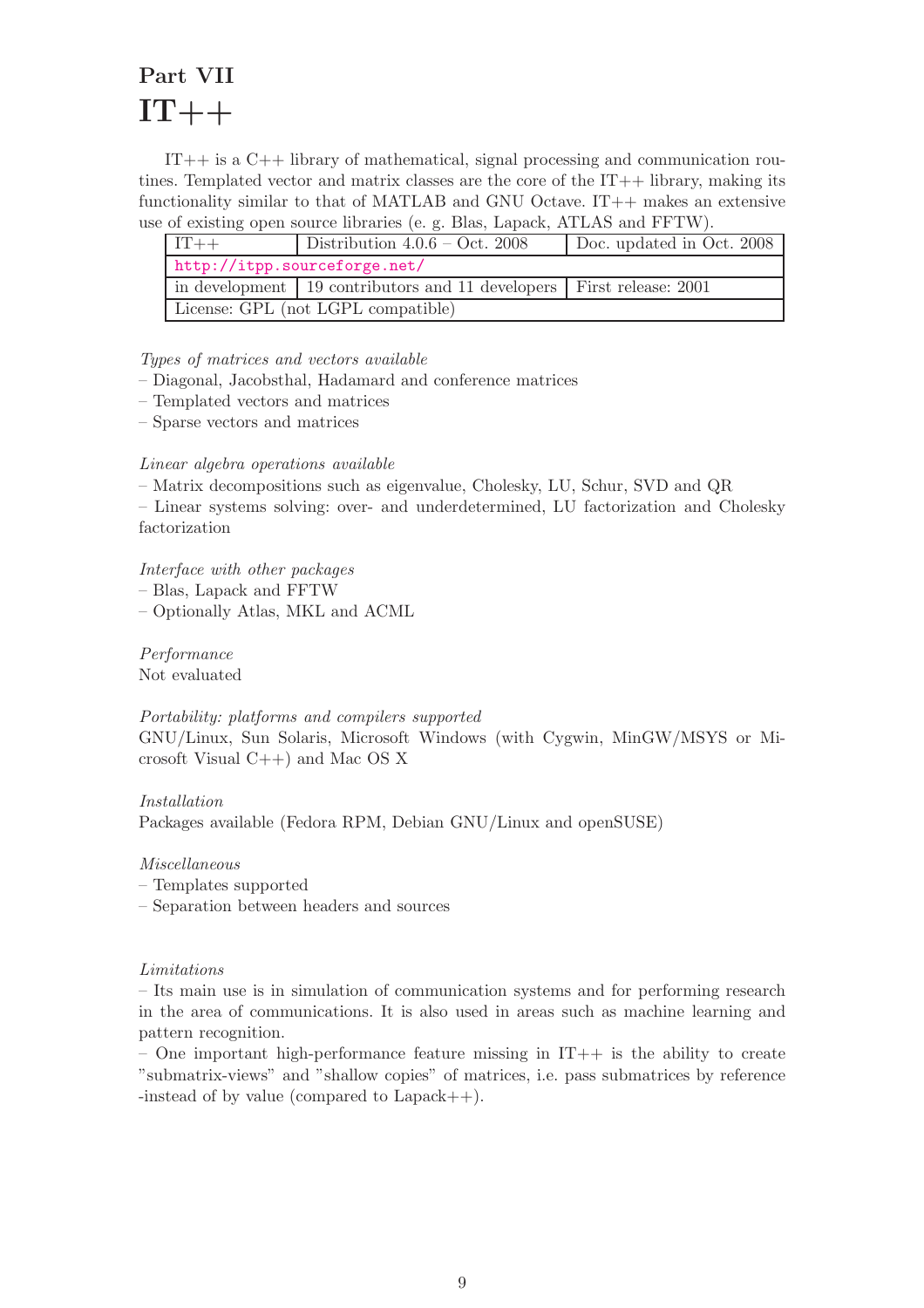# <span id="page-10-0"></span>Part VIII  $Lapack++$

Lapack++ is a library for high performance linear algebra computations.

| $Lapack++$                     | Distribution beta $2.5.2 - \text{Jul. } 2007$ Doc. updated in Jul. 2007 |                     |
|--------------------------------|-------------------------------------------------------------------------|---------------------|
|                                | http://lapackpp.sourceforge.net/                                        |                     |
| in development 7 developers    |                                                                         | First release: 1993 |
| License: LGPL (GPL compatible) |                                                                         |                     |

Types of matrices and vectors available

- Int, long int, real and complex vectors and matrices
- Symmetric positive definite matrix
- Symmetric, banded, triangular and tridiagonal matrices

### Linear algebra operations available

– Linear systems solving for non-symmetric matrices, symmetric positive definite systems and solving linear least-square systems; using LU, Cholesky and QR matrix factorizations

- Symmetric eigenvalues computation
- SVN and QR decompositions

Interface with other packages

- Blas
- Lapack

Performance High performance linear algebra computation

#### Portability: platforms and compilers supported

- $-$  Linux/Unix:  $\rm gcc2.95.x, \rm gcc3.x$  and  $\rm gcc4.x$
- Windows  $9x/NT/2000$ : MinGW and gcc3.x
- Windows 9x/NT/2000: Microsoft Visual Studio, .NET and MSVC
- Mac OS X

Installation Requires Blas, Lapack and a Fortran compiler

Miscellaneous

– Template functions for matrices

#### Limitations

- Templates not supported, float supported only for general matrices
- No sparse matrices
- No sparse vectors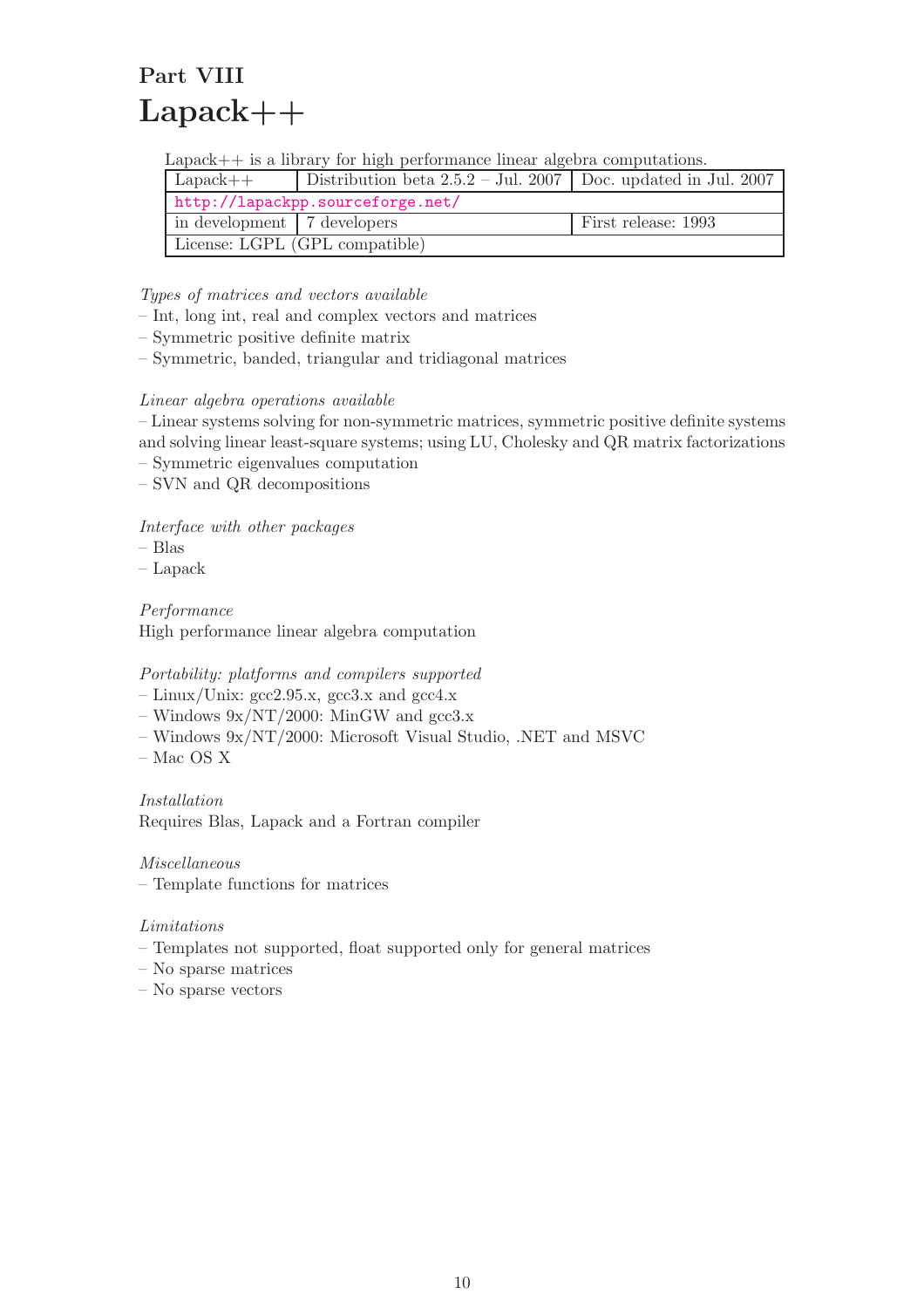# <span id="page-11-0"></span>Part IX Matrix Template Library (MTL)

MTL is a generic component library developed specially for high performance numerical linear algebra. MTL includes matrix formats and functionality equivalent to level 3 Blas.

| MTL 4                                                                            | Distribution alpha $1 - Oct. 2007$ Doc. updated in Nov. 2008 |  |
|----------------------------------------------------------------------------------|--------------------------------------------------------------|--|
|                                                                                  | http://www.osl.iu.edu/research/mtl/mtl4/                     |  |
| First release: 1998 (MTL2)<br>in development   4 developers                      |                                                              |  |
| License: Copyright Indiana University (can be modified to become GPL compatible) |                                                              |  |

Types of matrices and vectors available

– Dense2D, morton dense and sparse matrices

– Arbitrary types can be used for matrix elements (float, double, complex)

#### Linear algebra operations available

– Preconditioners: diagonal inversion, incomplete LU factorization without fill-in and incomplete Cholesky factorization without fill-in

– Solvers: triangular, conjugate gradient, BiCg, CgSquared and BiCgStab

– Iterative methods for solving linear systems thanks to the Iterative Template Library (ITL, last release in Oct. 2001): Chebyshev and Richardson iterations, generalized conjugate residual, generalized minimal residual and (transpose free) quasi-minimal residual without lookahead

Interface with other packages Blas (optionally  $\text{Blitz++}$  thanks to ITL)

#### Performance

– Natural mathematical notation without sacrificing performances:  $A = B * C$  dispatched to the appropriate Blas algorithm if available; otherwise an implementation in C++ is provided (also reasonably fast, usually reaching 60 percent peak)

– See benchmarks: [http://grh.mur.at/misc/sparselib\\_benchmark/report.html](http://grh.mur.at/misc/sparselib_benchmark/report.html), <http://eigen.tuxfamily.org/index.php?title=Benchmark> and <http://projects.opencascade.org/btl/>

#### Portability: platforms and compilers supported

Can be compiled and used on any target platform with an ANSI  $C++$  compiler

- $-$  Linux: g++ 4.0.1, g++ 4.1.1, g++ 4.1.2, g++ 4.2.0, g++ 4.2.1, g++ 4.2.2, icc 9.0
- Windows: VC 8.0 from Visual Studio 2005
- Macintosh: g++ 4.0.1

#### Installation

Requires the Boost library included, optionally scons and a Blas library installed

#### Miscellaneous

– Templates and generic programming

– A generic library has been built on top of MTL (ITL: <http://www.osl.iu.edu/research/itl/>)

– Developed from scratch but inspired by the design and implementation details of MTL 2 (interfacing Lapack; supporting sparse, banded, packed, diagonal, tridiagonal, triangle, symmetric matrices)

#### Limitations

– No sparse vectors

– No eigenvalues computation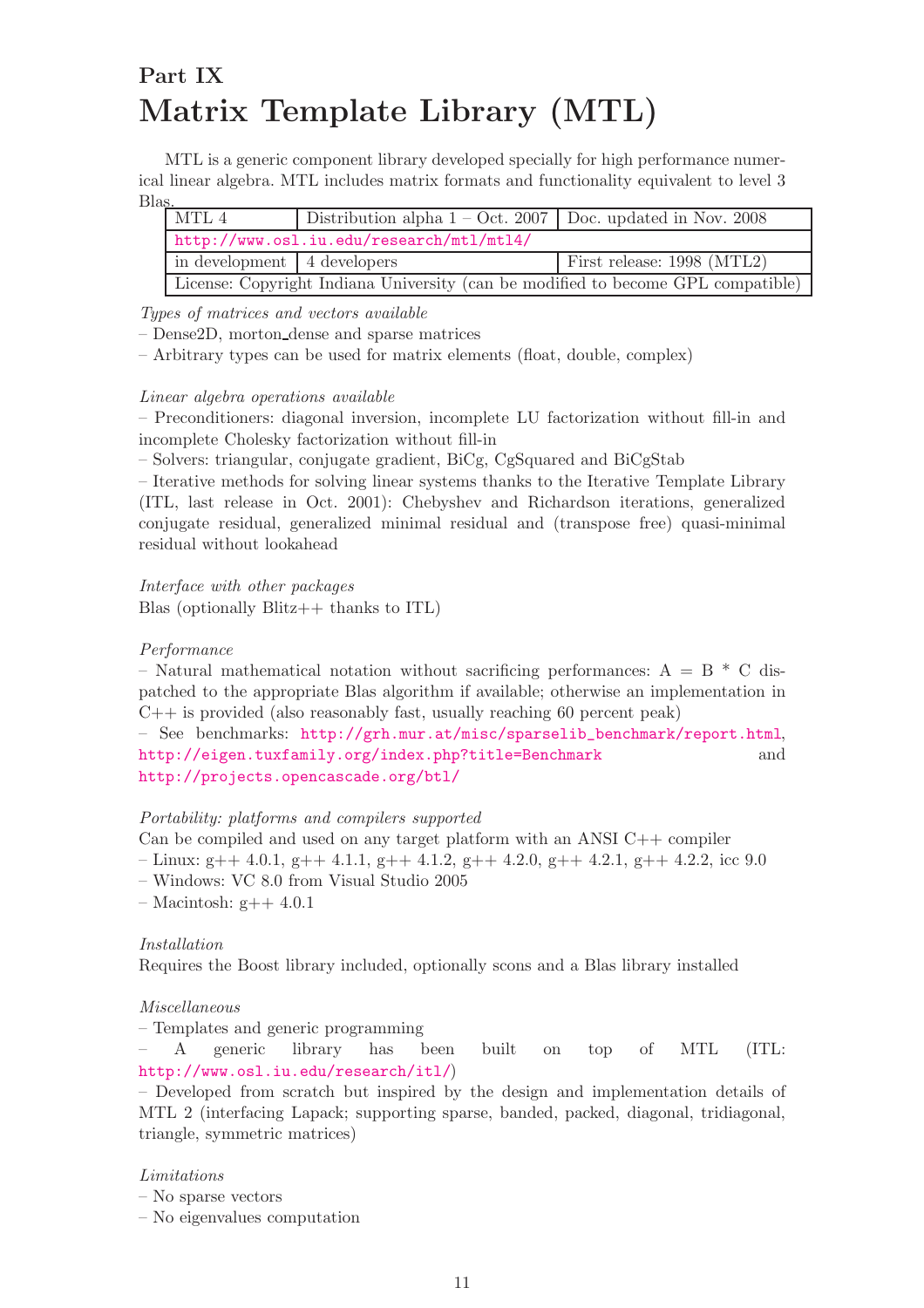– No release since the alpha version in Oct. 2007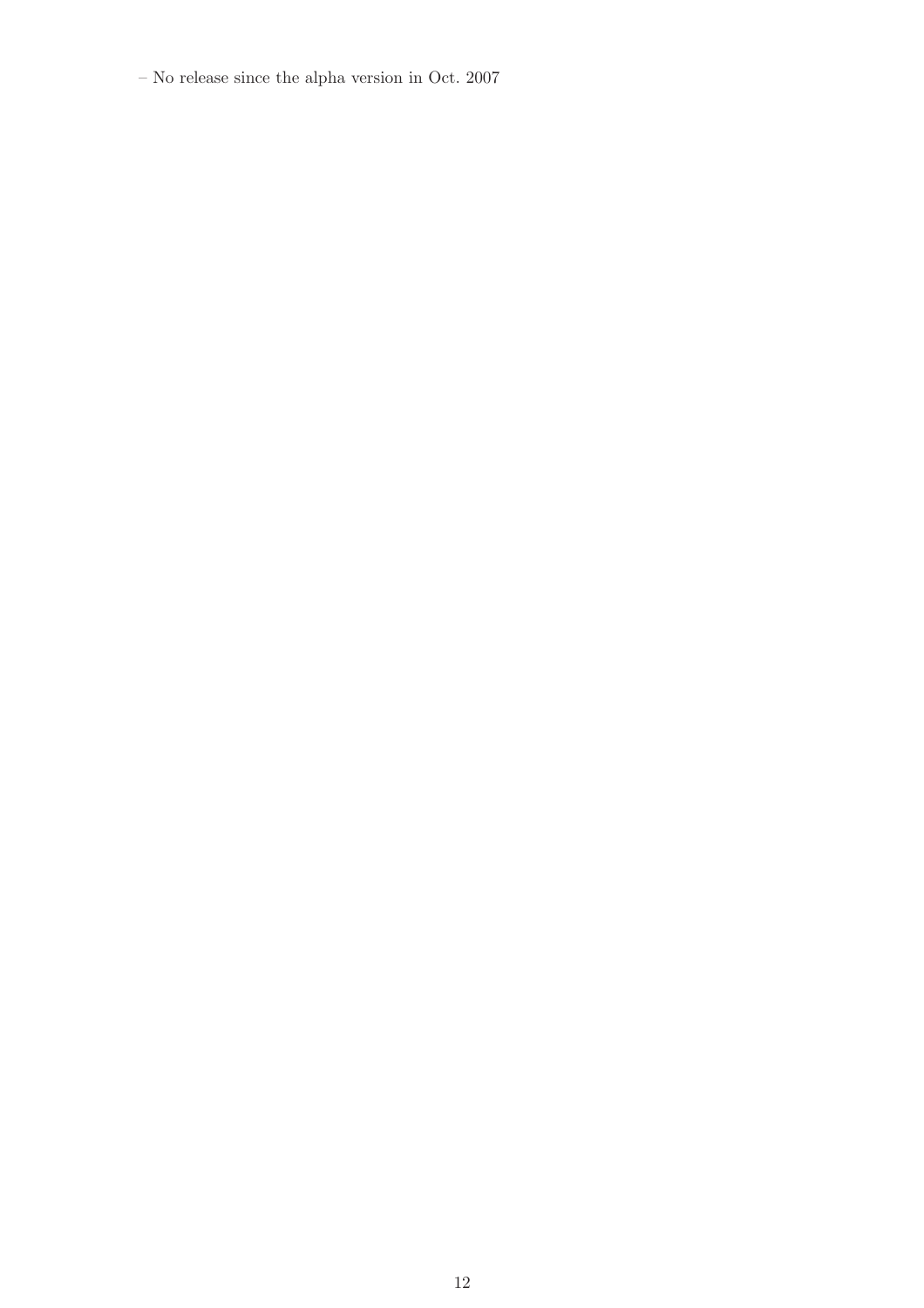# <span id="page-13-0"></span>Part X PETSc

PETSc, the Portable, Extensible Toolkit for Scientific computation, is a suite of data structures and routines for the scalable (parallel) solution of scientific applications modeled by partial differential equations.

| PETSc                                                     | Distribution 2.3.3 – May 2007   Doc. updated in Jul. 2008 |                          |
|-----------------------------------------------------------|-----------------------------------------------------------|--------------------------|
|                                                           | http://www.mcs.anl.gov/petsc/petsc-2/                     |                          |
| in development   11 developers                            |                                                           | First release: Mar. 1999 |
| License: Copyright University of Chicago (GPL compatible) |                                                           |                          |

Types of matrices and vectors available

- Parallel vectors and matrices
- Several sparse matrices storages
- Symmetric, block diagonal and sequential matrices

#### Linear algebra operations available

- Preconditioners: ILU, LU, Jacobi, block Jacobi, additive Schwartz and ICC
- Direct solvers: LU, Cholesky and QR
- Krylov subspace methods: GMRES, Chebychev, Richardson, conjugate gradients (Cg),
- CGSquared, BiCgStab, two variants of TFQMR, conjugate residuals and Lsqr
- Nonlinear solvers: Newton-based methods, line search and trust region
- Parallel timestepping solvers: Euler, Backward Euler and pseudo time stepping

#### Interface with other packages

Blas, Lapack, ADIC/ADIFOR, AnaMod, BlockSolve95, BLOPEX, Chaco, DSCPACK, ESSL, Euclid, FFTW, Hypre, Jostle, Mathematica, Matlab, MUMPS, ParMeTiS, Party, PaStiX, PLapack, Prometheus, Scotch, SPAI, SPOOLES, SPRNG, Sundial/CVODE, SuperLU, Trilinos/ML, UMFPACK

#### Performance

Optimal on parallel systems with high per-CPU memory performance

Portability: platforms and compilers supported Any compiler supporting ANSI C standard on Unix or Windows

#### Installation

Requires Blas, Lapack, MPI and optional packages

#### Miscellaneous

– Related packages using PETSc such as TAO, SLEPc, Prometheus, OpenFVM, OOFEM, DEAL.II and Python bindings (petsc4py and LINEAL)

– Scientific applications in many fields such as nano-simulations, cardiology, imaging and surgery, geosciences, environment, computational fluid dynamics, wave propagation and optimization

#### Limitations

- No sparse vectors
- $-$  Not coded in  $C++$  but in  $C$
- Templates not supported, polymorphism used instead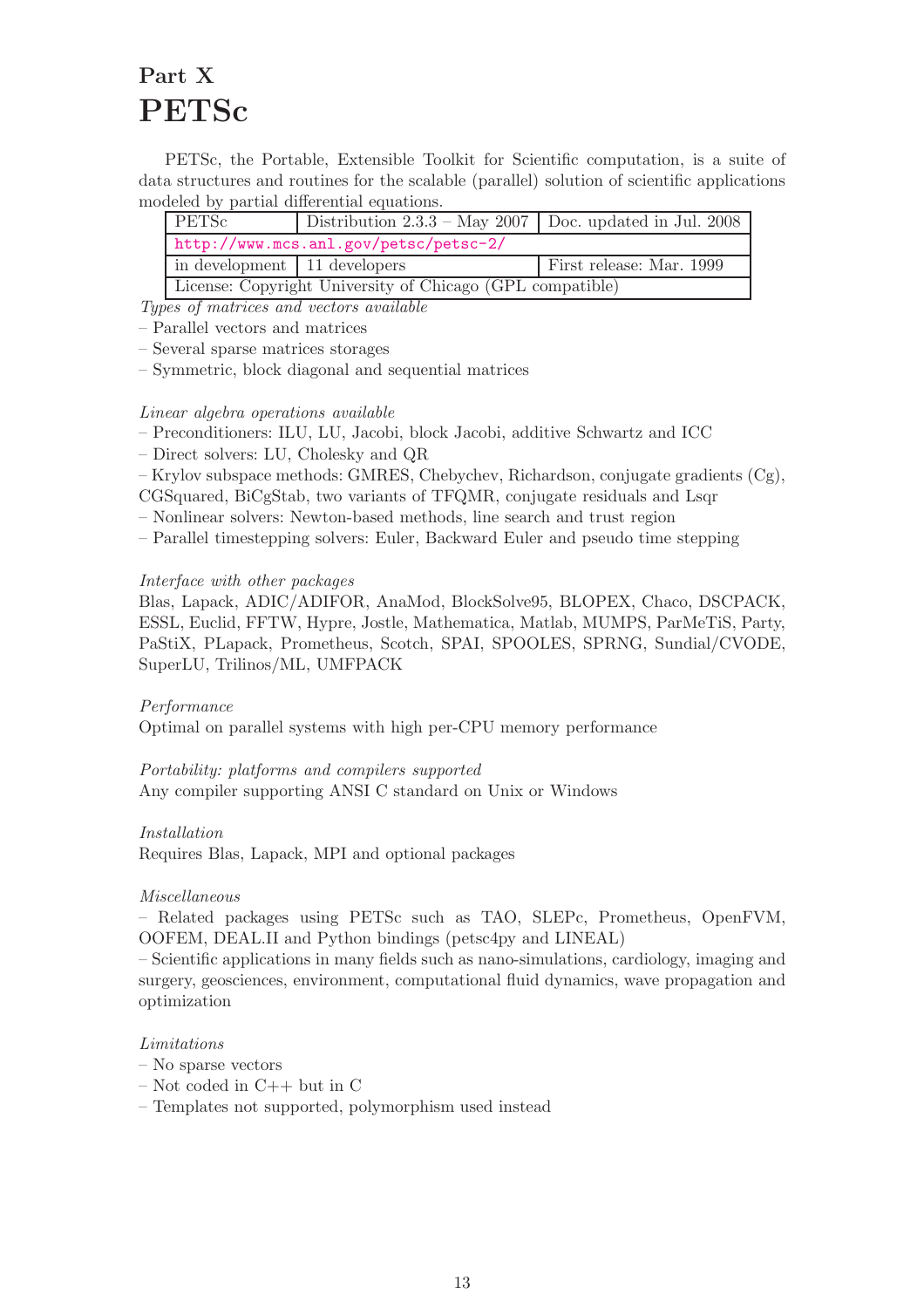# <span id="page-14-0"></span>Part XI Seldon

Seldon is a C++ library for linear algebra. Seldon is designed to be efficient and convenient, which is notably achieved thanks to template classes.

| Seldon                                                  | Distribution 2008-11-12 – Nov. 2008   Doc. updated in Nov. 2008 |  |
|---------------------------------------------------------|-----------------------------------------------------------------|--|
|                                                         | http://seldon.sourceforge.net/                                  |  |
| in development 2 developers<br>First release: Nov. 2004 |                                                                 |  |
| License: GPL (GPL compatible)                           |                                                                 |  |

Types of matrices and vectors available

– Dense and sparse vectors

- Dense matrices: several formats for rectangular, symmetric, hermitian and triangular
- Two sparse matrix forms: Harwell-Boeing and array of sparse vectors

– 3D arrays

#### Linear algebra operations available

– Preconditioner of your own or by successive over-relaxations (SOR)

– Direct dense solvers: LU, QR, LQ and SVD decomposition

– Iterative solvers: BiCg, BiCgcr, BiCgStab, BiCgStabl, Cg, Cgne, Cgs, CoCg, Gcr,

Gmres, Lsqr, MinRes, QCgs, Qmr, QmrSym, SYMmetric, Symmlq and TfQmr

– Eigenvalues and eigenvectors computation

#### Interface with other packages

– Fully interfaced with Blas (level 1, 2 and 3) and Lapack, except for functions with banded matrices

– Direct sparse solvers: MUMPS, SuperLU and UmfPackLU

#### Performance

Very efficient, see benchmarks in section [2.2](#page-23-0)

#### Portability: platforms and compilers supported

- Code fully compliant with the C++ standard
- OS Portable

– GNU GCC  $\geq$  3 (from 3.2 to 4.3 tested); Intel C++ compiler icc (icc 7.1 and 8.0 tested); compile with Microsoft Visual

Installation Requires Blas and CBlas

#### Miscellaneous

– Thanks to templates, the solvers can be used for any type of matrix and preconditioning, not only Seldon matrices: very useful to perform a matrix-vector product when the matrix is not stored

- Provides a Python interface generated by SWIG
- Exception handling and several debug levels helpful while coding
- Good coverage of the interface to Blas and Lapack routines (see section [4\)](#page-29-0)
- $A$  few alternative functions provided in  $C_{++}$  if Blas is not available

Limitations – No band matrices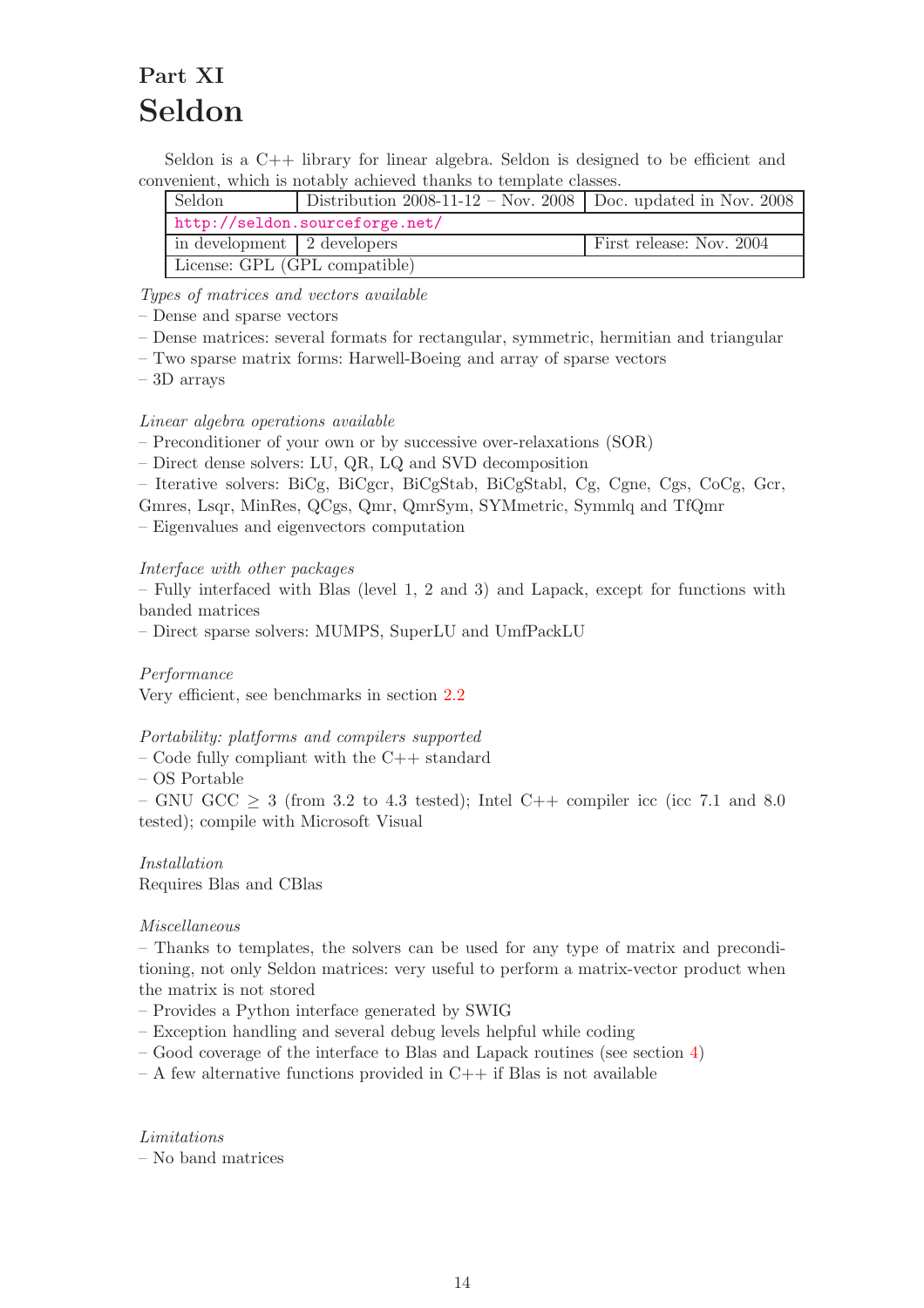# <span id="page-15-0"></span>Part XII SparseLib++

SparseLib $++$  is a  $C++$  class library for efficient sparse matrix computations across various computational platforms.

| $SparseLib++$                                                     | Distribution v.1.7 – after 1996   Doc. updated in 1996 |                     |
|-------------------------------------------------------------------|--------------------------------------------------------|---------------------|
| http://math.nist.gov/sparselib++/                                 |                                                        |                     |
| minimal maintenance, not in development   3 authors, 0 developers |                                                        | First release: 1994 |
| License: Public domain (GPL compatible)                           |                                                        |                     |

Types of matrices and vectors available

– Sparse double vectors

– Sparse double matrices with several storage formats: compressed row/column, compressed diagonal, coordinate formats, jagged diagonal, block compressed row and skyline

Linear algebra operations available

– Preconditioners: incomplete LU, incomplete Cholesky and diagonal scaling

– Iterative solvers: SOR, Chebyshev iteration, BiCg, BiBgStab, Cg, Cgne, Cgne, Cgnr,

Gmres, MinRes and Qmr

– Sparse triangular system solver

Interface with other packages Blas

Performance Not evaluated

Portability: platforms and compilers supported Various computational platforms

Installation Requires Blas

#### Miscellaneous

– Built upon sparse Blas (level 3)

– SparseLib++ matrices can be built out of nearly any C++ matrix/vector classes (it is shipped with the  $MV++$  classes by default)

### Limitations

- Templates not supported (only double elements)
- No new feature since 1996, only maintenance
- No eigenvalues computation
- No dense vectors and matrices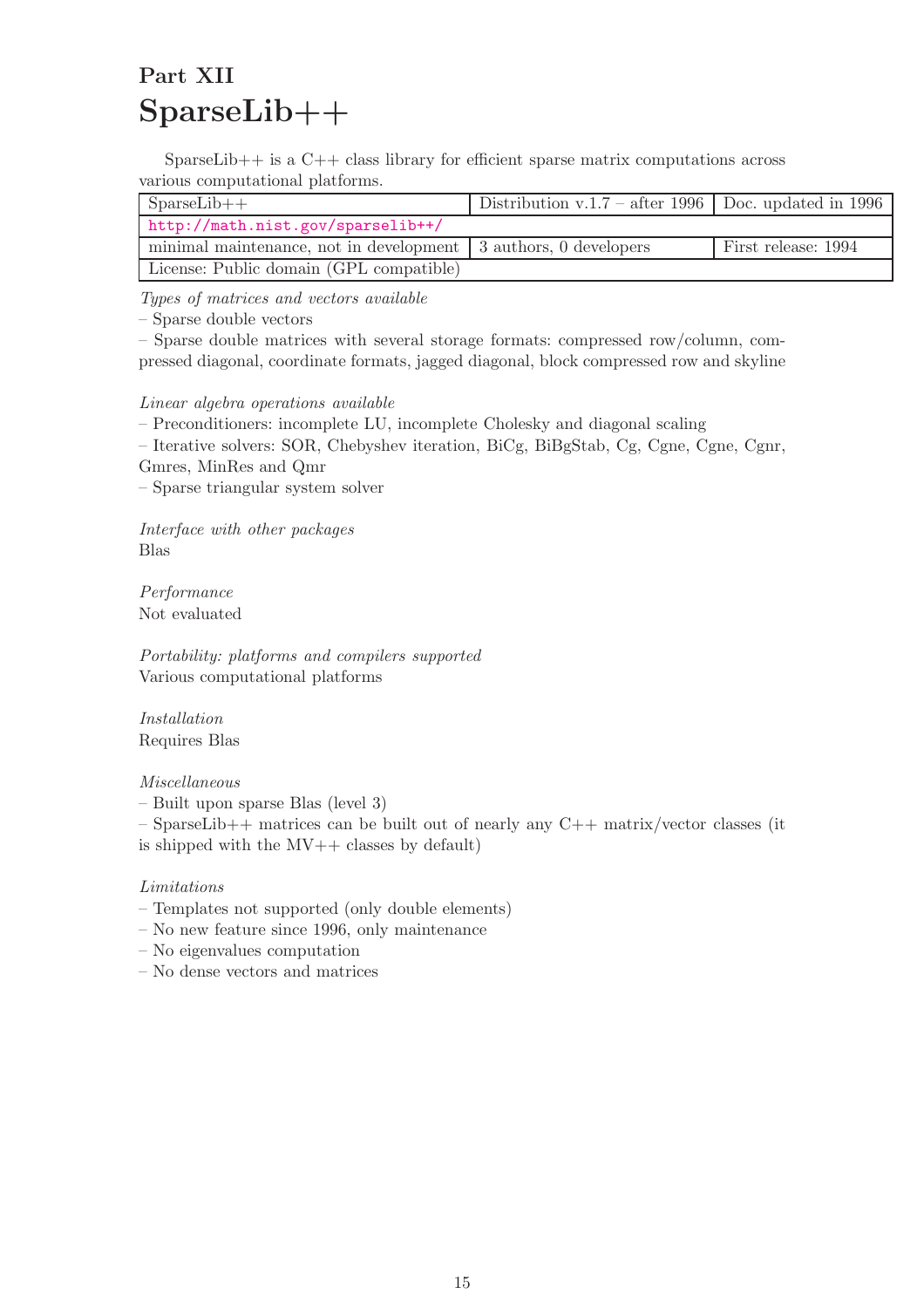# <span id="page-16-0"></span>Part XIII Template Numerical Toolkit (TNT)

TNT is a collection of interfaces and reference implementations of numerical objects useful for scientific computing in C++. JAMA/C++ library (Java Matrix Package translated into C++) utilizes TNT for the lower-level operations to perform linear algebra operations.

| <b>TNT</b>                                                                                   | Distribution v.3.0.11 – Jan. 2008   Doc. updated in 2003 |  |  |  |  |  |  |  |
|----------------------------------------------------------------------------------------------|----------------------------------------------------------|--|--|--|--|--|--|--|
| http://math.nist.gov/tnt/                                                                    |                                                          |  |  |  |  |  |  |  |
| active maintenance, not in development   2 authors, 0 developers<br>First release: Sep. 1999 |                                                          |  |  |  |  |  |  |  |
| License: Public domain (GPL compatible)                                                      |                                                          |  |  |  |  |  |  |  |

Types of matrices and vectors available

– Sparse matrices

– 1D, 2D and 3D arrays (row-major and column-major)

Linear algebra operations available

Provided by JAMA/C++:

– SVD decomposition

– SVD, LU, QR and Cholesky solvers

– Eigenvalues computation

Interface with other packages None

Performance Not evaluated

Portability: platforms and compilers supported ANSI  $C++$  compatibility: should work with most updated  $C++$  compilers (tested by the authors with Microsoft Visual  $C++ v.5.0$ )

Installation By including header files

Miscellaneous Templates supported

#### Limitations

- No sparse vectors
- No separation between headers and sources (only header files)

– Beta release since Jan. 2008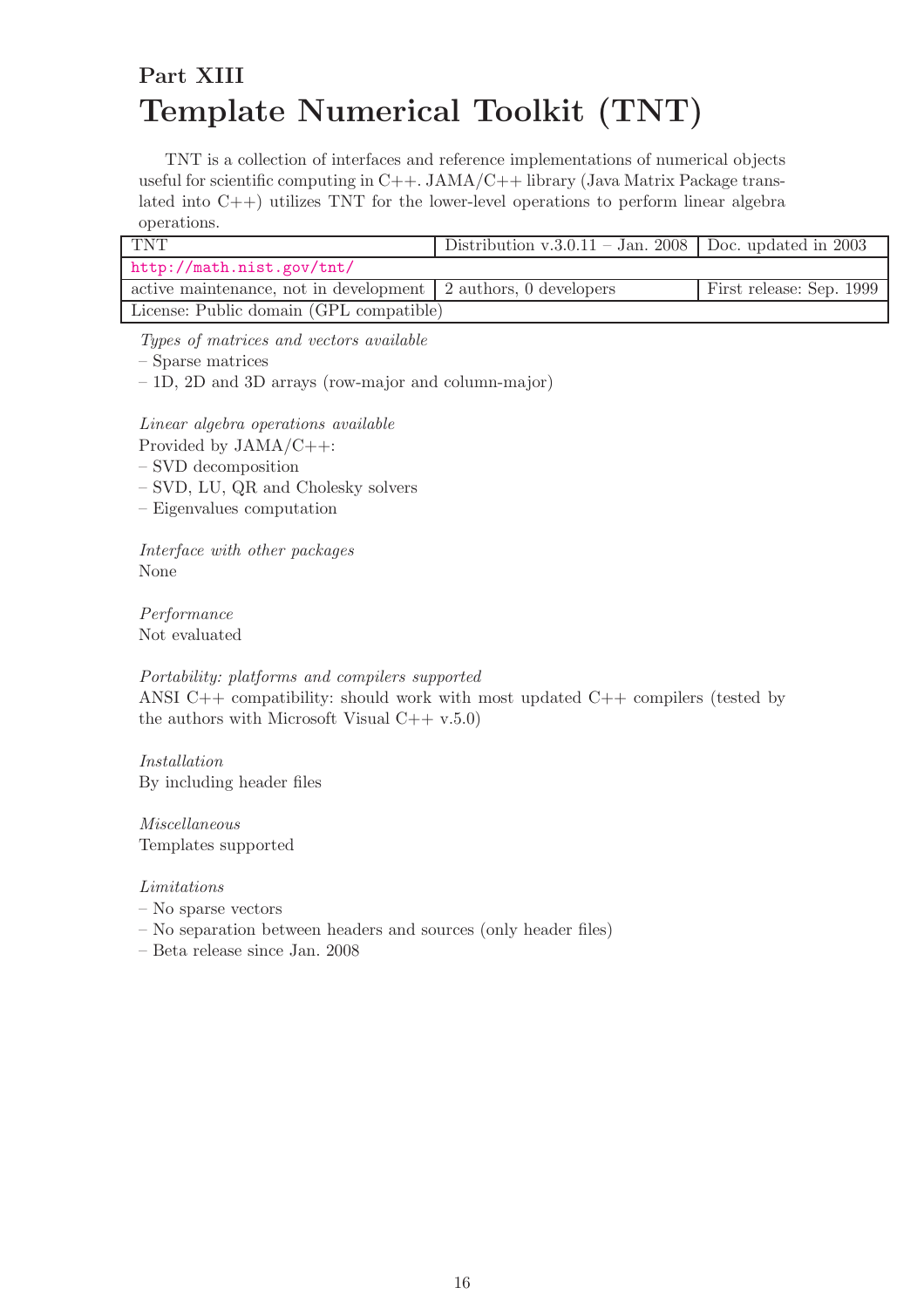# <span id="page-17-0"></span>Part XIV Trilinos

Trilinos provides algorithms and enabling technologies within an object-oriented software framework for large-scale, complex multi-physics engineering and scientific problems. Trilinos is a collection of interacting independent packages (package names are in italic).

| Trilinos                       | Distribution $9.0.1 - \text{Oct. } 2008$ Doc. updated in Oct. 2008 |                           |
|--------------------------------|--------------------------------------------------------------------|---------------------------|
| http://trilinos.sandia.gov/    |                                                                    |                           |
| in development   34 developers |                                                                    | First release: Sept. 2003 |
|                                | License: LGPL (GPL compatible)                                     |                           |

Types of matrices and vectors available

– Core kernel package (Kokkos)

 $-$  Dense, symmetric dense, sparse, block sparse, jagged-diagonal sparse matrices (*Epetra*) and EpetraExt)

– Dense vectors and multivectors (*Epetra* and *EpetraExt*), sparse vectors (*Tpetra*)

– Integer and double elements (*Epetra* and *EpetraExt*), templates (*Tpetra*)

Linear algebra operations available

– Preconditioners: ILU-type ( $AztecOO$  and IFPACK), Multilevel (ML), Block (Meros)

– Linear solvers:

Direct dense solvers (Epetra and Teuchos: wrappers for selected Blas and Lapack routines, *Pliris*: LU solver on parallel platforms);

Krylov solvers (AztecOO: preconditioned Krylov solver, Belos: iterative solver, Kom $plex:$  for complex values);

Direct sparse solvers (Amesos: for DSCPACK, SuperLU, SuperLUDist and UMF-PACK);

SVD decomposition (Epetra)

– Nonlinear solvers:

System solvers (NOX: globalized Newton methods such as line search and trust region methods, LOCA: computing families of solutions and their bifurcations for large-scale applications);

Optimization (MOOCHO: reduced-space successive quadratic programming (SQP) methods);

Time integration/Differential-algebraic equations (Rythmos)

– Eigensolver: block Krylov-Schur, block Davidson and locally-optimal block preconditioned conjugate gradient (Anasazi)

Interface with other packages

– Uses Blas and Lapack

– Provides interfaces for Metis/ParMetis, SuperLU, Aztec, Mumps, Umfpack and soon PETSc

– Conjunction possible with SWIG, MPI, Expat (XML parser), METIS and ParMETIS

Performance

Epetra provides classes to distribute vectors, matrices and other objects on a parallel (or serial) machine

Portability: platforms and compilers supported Linux, MAC OS X, Windows (under Cygwin), SGI64, DEC and Solaris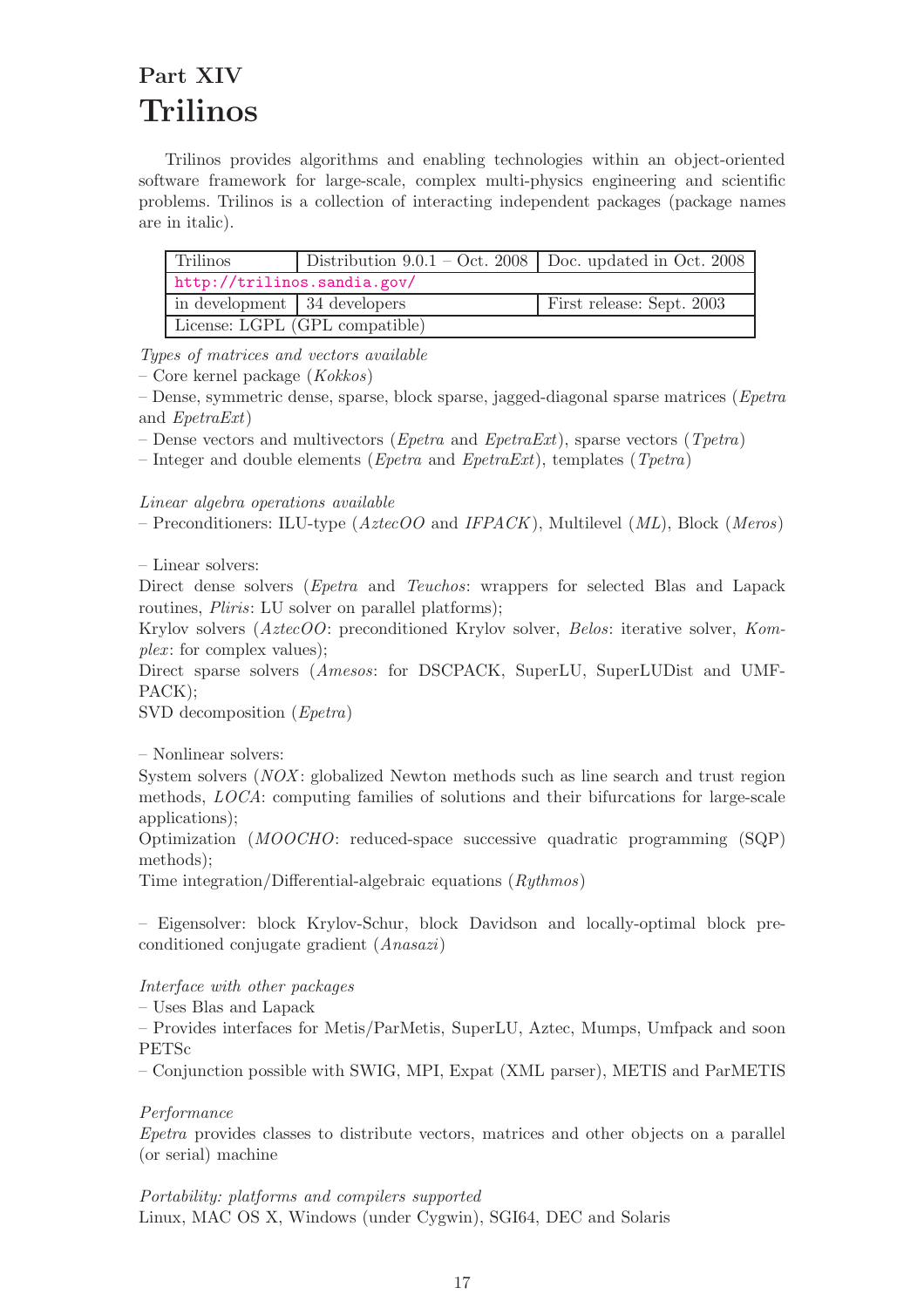### Installation Requires Blas and Lapack

### Miscellaneous

– Examples of users: SIERRA (Software Environment for Developing Complex Multiphysics Applications), SALINAS (structural dynamics finite element analysis), MPSalsa (high resolution 3D simulations with an equal emphasis on fluid flow and chemical kinetics modeling), Sundance (finite-element solutions of partial differential equations), DAKOTA (Design Analysis Kit for Optimization and Terascale Applications ; coding for uncertainty quantification, parameter estimation and sensitivity/variance analysis) – Most of Trilinos functionalities available in a Python script

 $-$  A package of basic structures with templated types (*T petra*, first release distributed with 9.0.1)

 $-$  *EpetraExt* enables objects to be easily exported to MATLAB

– Trilinos is based on established algorithms at Sandia. The effort required to develop new algorithms and enabling technologies is substantially reduced because a common base provides an excellent starting point. Furthermore, many applications are standardizing on the Trilinos APIs: these applications have access to all Trilinos solver components without any unnecessary interface modifications.

### Limitations

– Not yet available: templates (except in an isolated package,  $Teuchos$ ) and sparse vectors (Tpetra is still under heavy development, release planned in Mar./Apr. 2009)

– Impossible to build Trilinos under Windows without Cygwin (improved Windows support in a further release)

– Trilinos is a complex collection of interoperable packages and requires some careful configuration (with a suitable set of packages and options)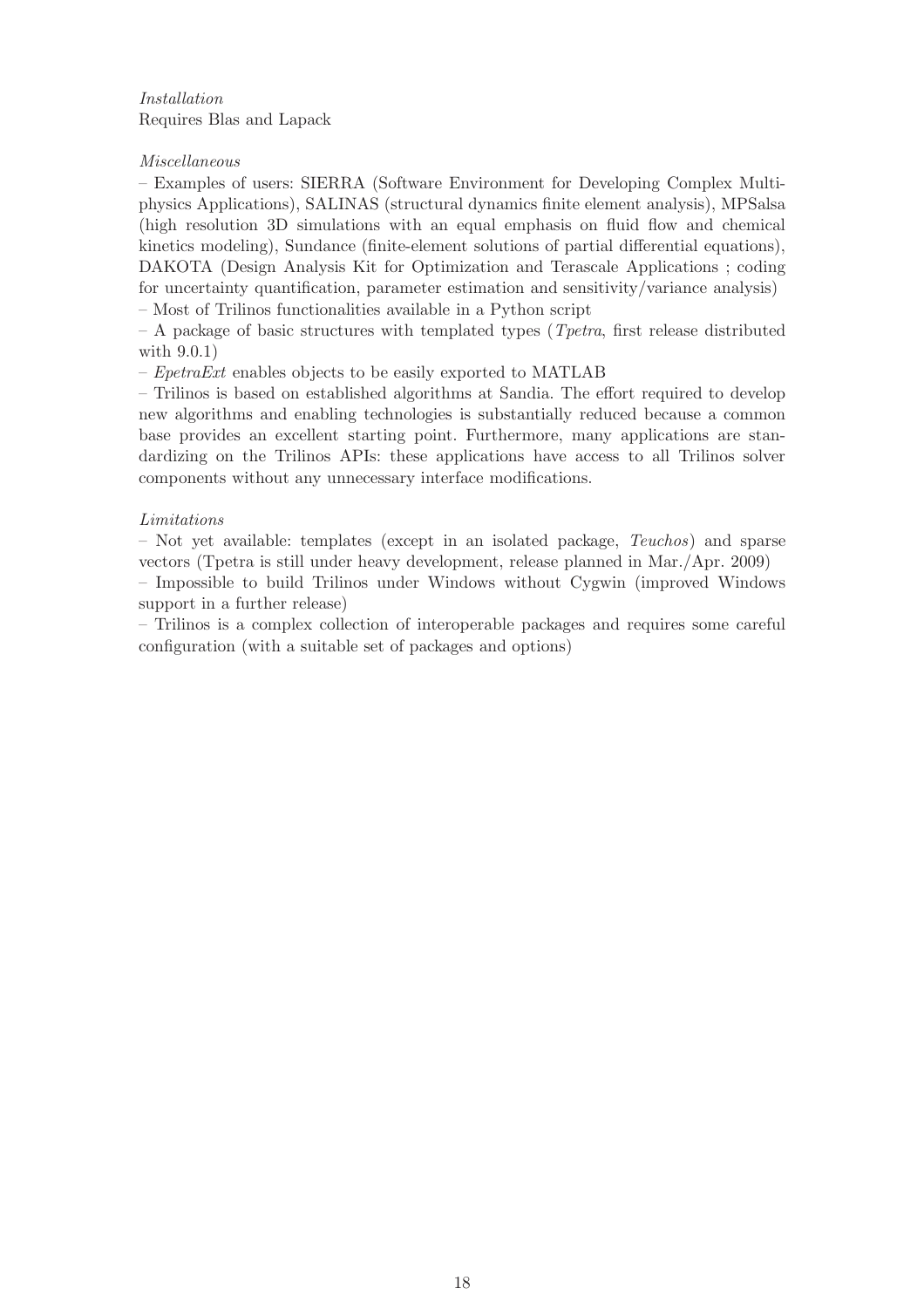# <span id="page-19-0"></span>Part XV uBlas

uBlas is a  $C++$  template class library that provides Blas level 1, 2, 3 functionality for dense, packed and sparse matrices.

| uBlas                                                    | Distribution $1.33.0 - \text{Jul. } 2008$ Doc. updated in 2008 |  |  |  |  |  |  |  |  |  |
|----------------------------------------------------------|----------------------------------------------------------------|--|--|--|--|--|--|--|--|--|
| http://www.boost.org/doc/libs/1_35_0/libs/numeric/ublas/ |                                                                |  |  |  |  |  |  |  |  |  |
| First release: 2008<br>in development   5 developers     |                                                                |  |  |  |  |  |  |  |  |  |
|                                                          | License: Boost Software License (GPL compatible)               |  |  |  |  |  |  |  |  |  |

Types of matrices and vectors available

– Dense, unit and sparse (mapped, compressed or coordinate) vectors

– Dense, identity, triangular, banded, symmetric, hermitian, packed and sparse (mapped, compressed or coordinate) matrices

Linear algebra operations available

- Submatrices and subvectors operations
- Triangular solver
- LU factorization

Interface with other packages Blas (level 1, 2 and 3)

### Performance

Optimized for large vectors and matrices, see benchmarks: <http://flens.sourceforge.net/session2/tut4.html>, <http://flens.sourceforge.net/session1/tut9.html>, [http://eigen.tuxfamily.org/index.php?title](http://eigen.tuxfamily.org/index.php?title=Benchmark) <http://projects.opencascade.org/btl/> and and section [2.2](#page-23-0)

#### Portability: platforms and compilers supported

OS Independent, requires a modern (ISO standard compliant) compiler such as GCC 3.2.3, 3.3.x, 3.4.x, 4.0.x; MSVC 7.1, 8.0; ICC 8.0, 8.1; Visual age 6; Codewarrior 9.4, 9.5

Installation Requires Blas

Miscellaneous

- Templates supported
- Included in Boost C++ libraries
- Mathematical notation to ease the development (use of operator overloading)

#### Limitations

- No eigenvalues computation
- Only basic linear algebra (no linear solving except triangular solver)
- The implementation assumes a linear memory address model
- Tuning focussed on dense matrices
- No separation between headers and sources (only header files)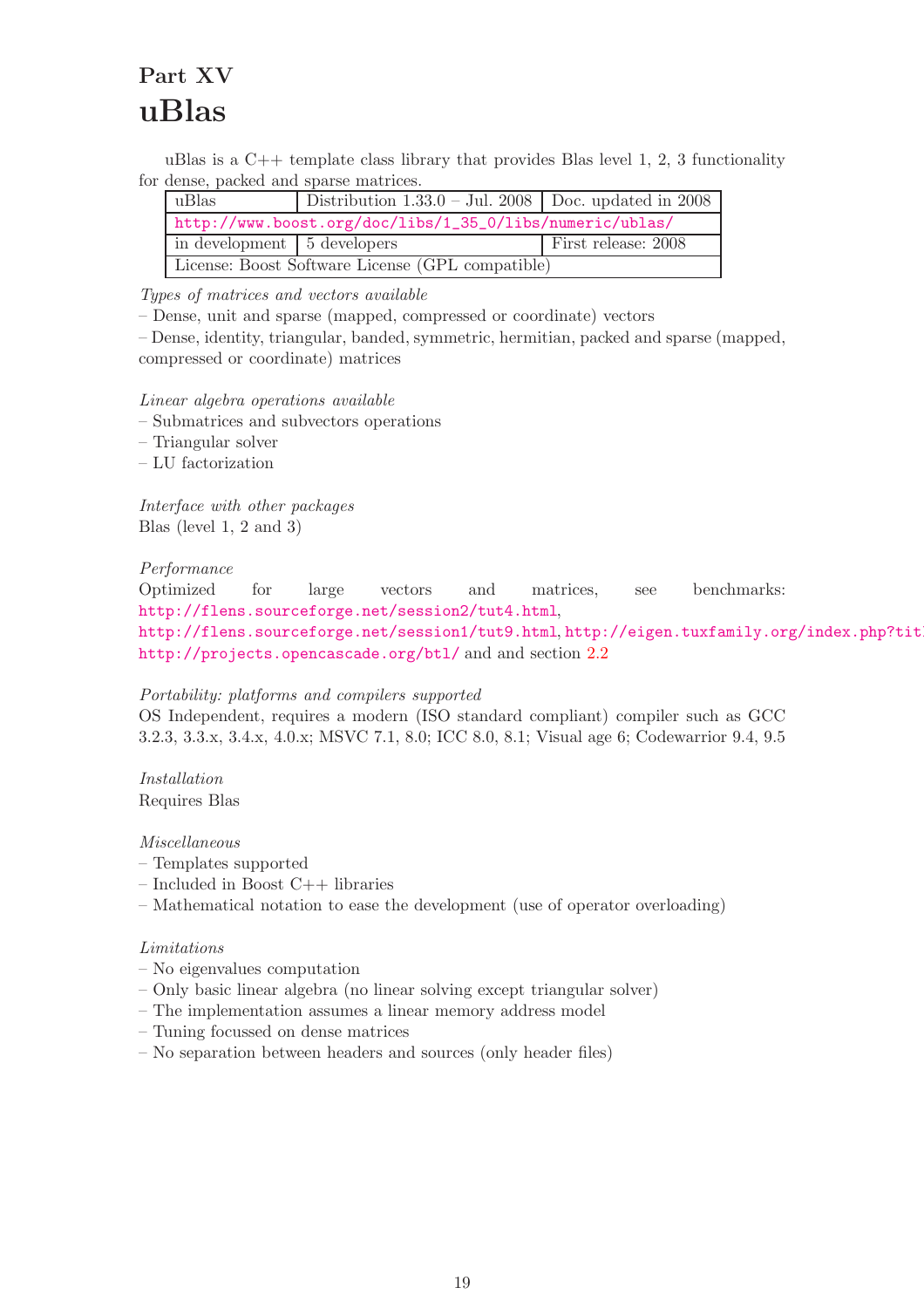# <span id="page-20-0"></span>Part XVI Other Libraries

Armadillo++ is a C++ linear algebra library providing matrices and vectors, interfacing Lapack and Atlas. : <http://arma.sourceforge.net/>.

Limitations — No templates (only double), early development (first release in Apr. 2008), no portability under Windows without Cygwin.

Blitz++ is a C++ class library for scientific computing providing high performance by using template techniques. The current versions provide dense arrays and vectors, random number generators, and small vectors and matrices: <http://www.oonumerics.org/blitz/>.

Limitations — No sparse matrices and vectors. Barely relevant for linear algebra.

CPPScaLapack is a C++ class wrapper for BLACS, PBlas and ScaLapack with MPI. CPPScaLapack provides a user-friendly interface of high-speed parallel matrix calculation with Blas and Lapack techonologies for programers concerning with largescale computing: <http://cppscalapack.sourceforge.net/>.

Limitations — Still an alpha program, no sparse matrices and vectors, no templates (only double-precision vectors and general matrices).

CVM Class Library provides vector and different matrices including square, band, symmetric and hermitian ones in Euclidean space of real and complex numbers. It utilizes Blas and Lapack. Contains different algorithms including solving of linear systems, singular value decomposition, non-symmetric and symmetric eigenvalue problem (including Cholesky and Bunch-Kaufman factorization), LU factorization, QR factorization: <http://www.cvmlib.com/>.

Limitations — Templates supported but distinction between real and complex types. No sparse matrices and vectors.

IML++ (Iterative Methods Library) is a C++ templated library for solving linear systems of equations, capable of dealing with dense, sparse, and distributed matrices: <http://math.nist.gov/iml++/>.

Limitations — No matrices and vectors, only iterative solvers.

LA library is a C++ interface to Blas and Lapack providing also a general (sparse) matrix diagonalization, linear solver and exponentiation templates : <http://www.pittnerovi.com/la/>.

 $Limitations$  — Portability: tested only on Linux with a code not fully ANSI C++ compliant.

LinAl The library is based on STL techniques and uses STL containers for the storage of matrix data furthermore STL algorithms are used where feasible. Low level, algebraic operators as well as linear solvers and eigenvalue solvers are implemented, based on calls to Blas, Lapack and CGSOLX and LANCZOS: <http://linal.sourceforge.net/LinAl/Doc/linal.html>. Limitations — No vectors, no sparse matrices.

**LinBox** is a  $C++$  template library for exact, high-performance linear algebra computation with dense, sparse, and structured matrices over the integers and over finite fields: <http://www.linalg.org/>.

Limitations — Does not suit to real and complex values.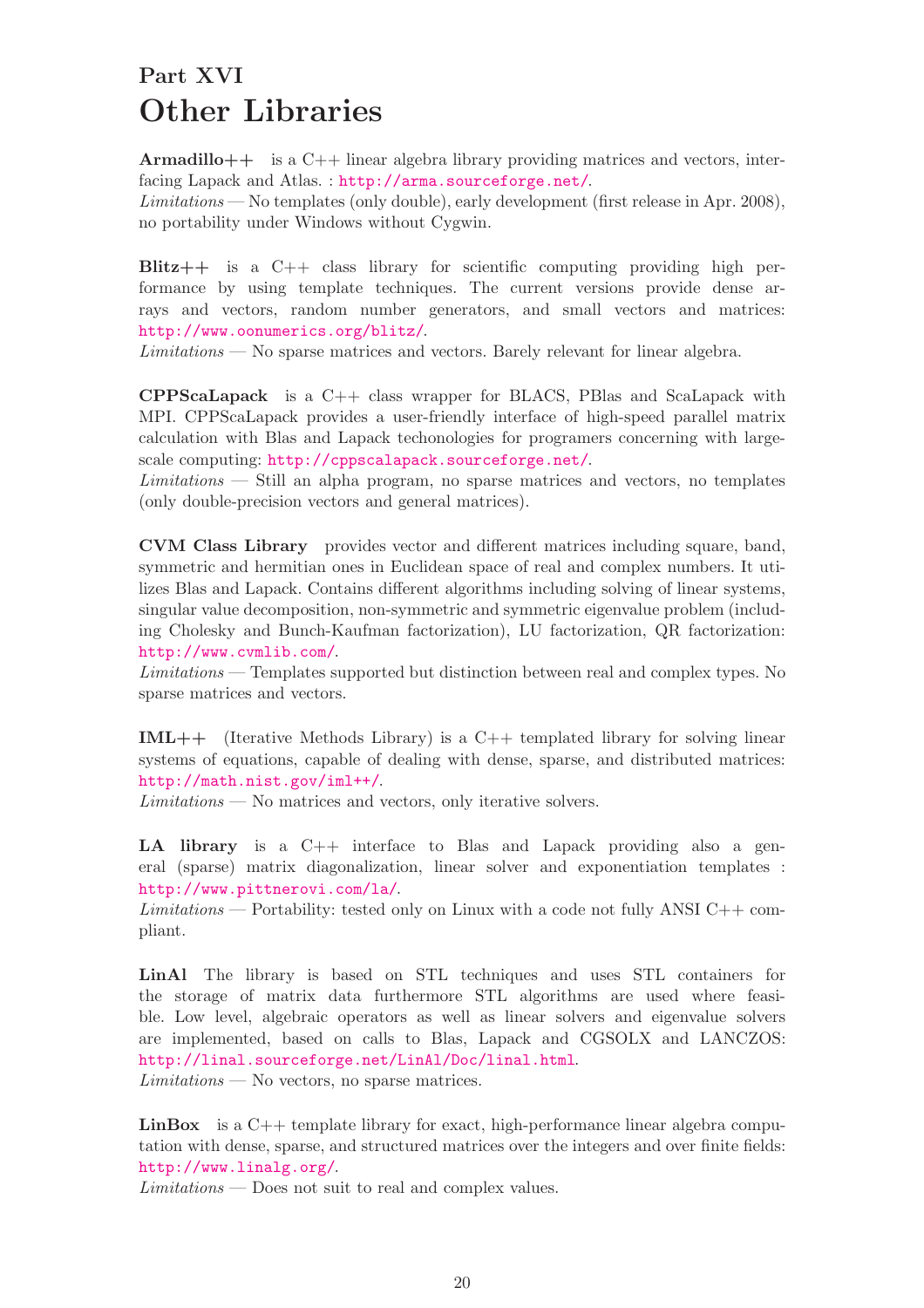MV++ is a small set of concrete vector and matrix classes specifically designed for high performance numerical computing, including interfaces to the computational kernels found in Blas: <http://math.nist.gov/mv++/>.

 $Limitations$  — Only building blocks to a larger-user level library such as SparseLib++ and Lapack++.

Newmat C++ library supports various matrix types. Only one element type (float or double) is supported. The library includes Cholesky decomposition, QR, triangularisation, singular value decomposition and eigenvalues of a symmetric matrix: [http://www.robertnz.net/nm\\_intro.htm](http://www.robertnz.net/nm_intro.htm).

Limitations — No sparse matrices and vectors, templates not supported.

**RNM** by Frédéric Hecht provides  $C++$  classes for arrays with vectorial operations: <http://www.ann.jussieu.fr/~hecht/>.

Limitations — Only general matrices, no sparse matrices, no vectors, only one linear system solver (conjugate gradient), no English documentation.

SL++ (Scientific Library) is a C++ numerical library, composed of modules specialized in various fields of numerical computations: <http://ldeniau.home.cern.ch/ldeniau/html/sl++.html>. Limitations — Not developed since 1998.

TCBI (Temporary Base Class Idiom) templated C++ numerical library implements basic data structures like complex numbers, dynamic vectors, static vectors, different types of matrices like full matrices, band matrices, sparse matrices, etc. It also includes some standard matrix solvers like Gauss-Jordan, LU-decomposition and Singular Value Decomposition and a set of powerful iterative solvers (Krylov subspace methods along with preconditioners). Also interfaces to netlib libraries such as CLapack or SuperLU. Its specificity is being exclusively written in  $C_{++}$ , without needing to interface to Fortran code. The usual loss of performance associated with object-oriented languages has been avoided through not as obvious implementations of numerical base classes, avoiding unnecessary copying of objects. It can be thought of as some sort of reference counting done by the compiler at compile time. Supported on Linux/Unix with the GNU compiler, on Windows with the Microsoft Visual  $C++ (6, 7)$  compiler and with the Intel compiler: <http://plasimo.phys.tue.nl/TBCI/>.

Limitations — No interface to Blas and Lapack.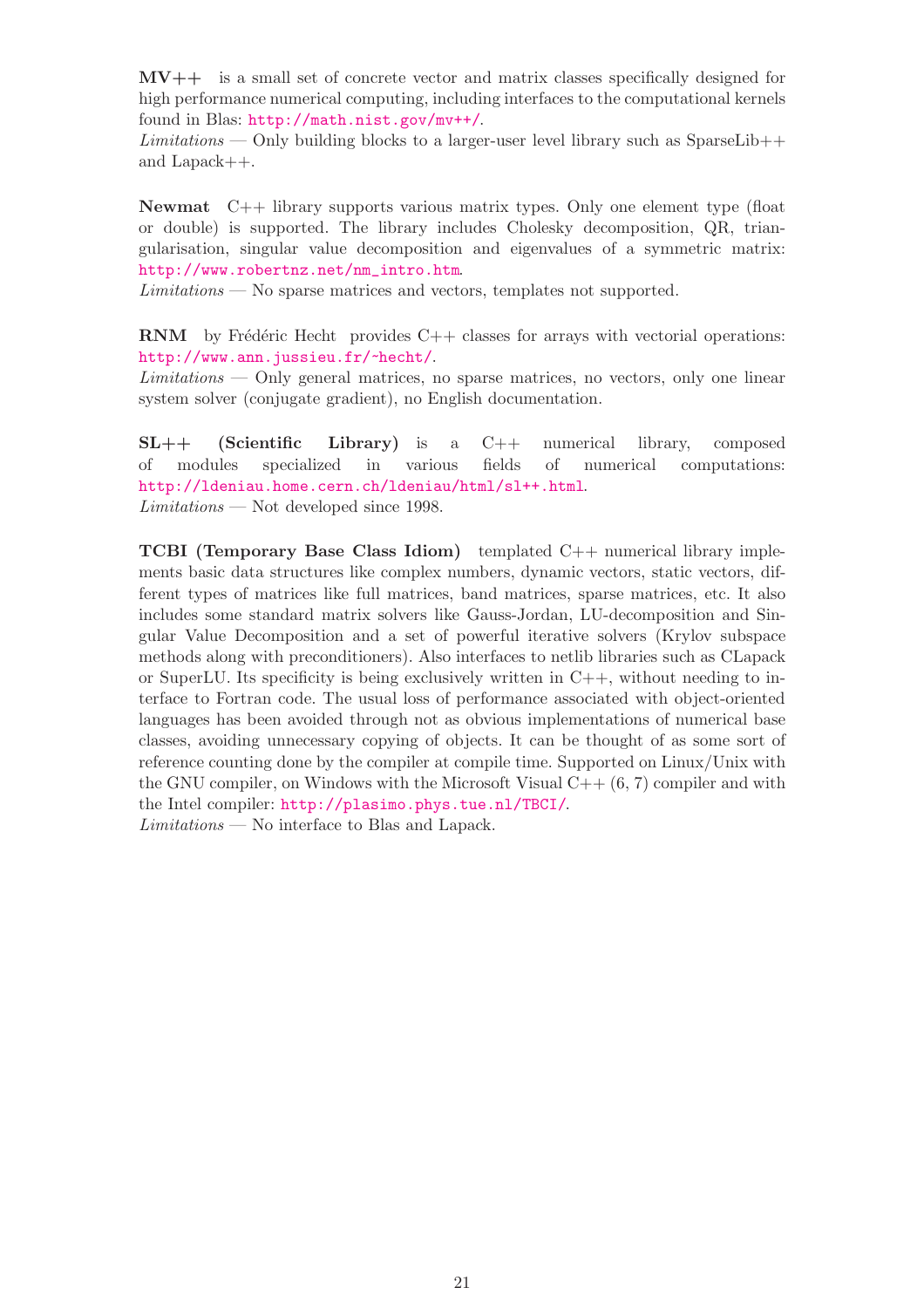# <span id="page-22-0"></span>Part XVII Links and Benchmarks

## <span id="page-22-1"></span>1 Links

Here are some Web portals related to numerical analysis software and linear algebra libraries:

– List of numerical analysis software (Wikipedia) [http://en.wikipedia.org/wiki/List\\_of\\_numerical\\_analysis\\_software](http://en.wikipedia.org/wiki/List_of_numerical_analysis_software)

– Numerical computing resources on the Internet (Indiana University) <http://www.indiana.edu/~statmath/bysubject/numerics.html>

– Scientific computing in object-oriented languages (community resources) <http://www.oonumerics.org/oon/>

– Scientific computing software (Master's Degrees in Applied Mathematics at Ecole ´ Centrale Paris) <http://norma.mas.ecp.fr/wikimas/ScientificComputingSoftware>

## <span id="page-22-3"></span><span id="page-22-2"></span>2 Benchmarks

#### 2.1 Benchmarks for Linear Algebra Libraries

– Freely available software for linear algebra on the web – 2006 comparative statement <http://www.netlib.org/utk/people/JackDongarra/la-sw.html>

– Benchmark sparse matrices (tests for residual and random order initialization) – 2008 <http://flens.sourceforge.net/session2/tut4.html>

– Some Blas Benchmarks – 2007 <http://flens.sourceforge.net/session1/tut9.html>

– Benchmark 2008 <http://eigen.tuxfamily.org/index.php?title=Benchmark>

– Benchmark of C++ Libraries for Sparse Matrix Computation – 2007 [http://grh.mur.at/misc/sparselib\\_benchmark/report.html](http://grh.mur.at/misc/sparselib_benchmark/report.html)

– Benchmark for Templated Libraries project – 2003 <http://projects.opencascade.org/btl/>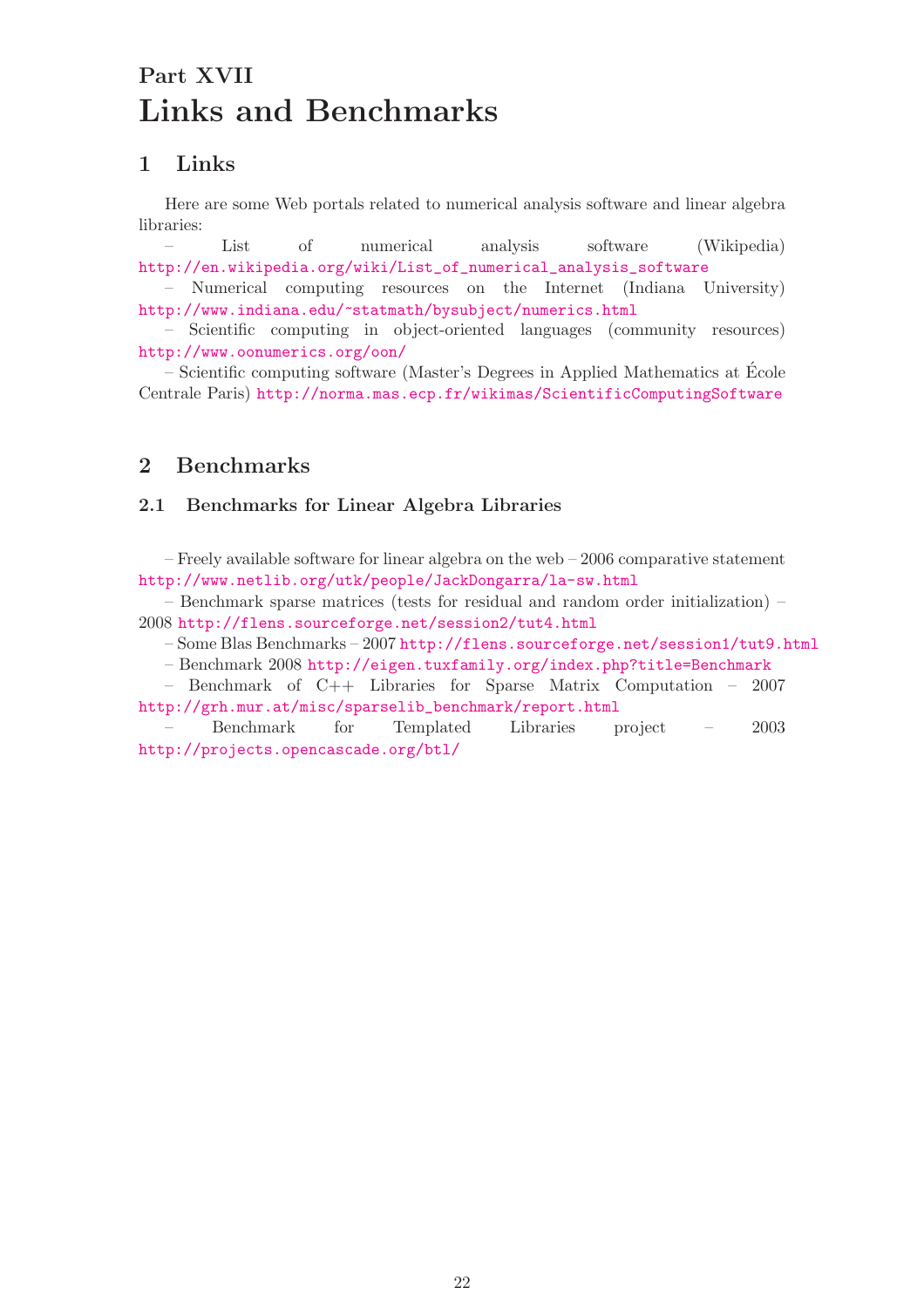### <span id="page-23-0"></span>2.2 Benchmarks including Seldon

Platform: Intel Core 2 Duo CPU P9500, 2.53GHz, 6 MB cache, 4 GB Ram. Compiler: gcc version 4.3.2 (Ubuntu 4.3.2-1ubuntu12). Date: March 2009.

#### <span id="page-23-1"></span>2.2.1 Benchmarks for Dense Matrix

Adapted from <http://flens.sourceforge.net/session1/tut9.html>



Figure 1: A x At product for dense matrices.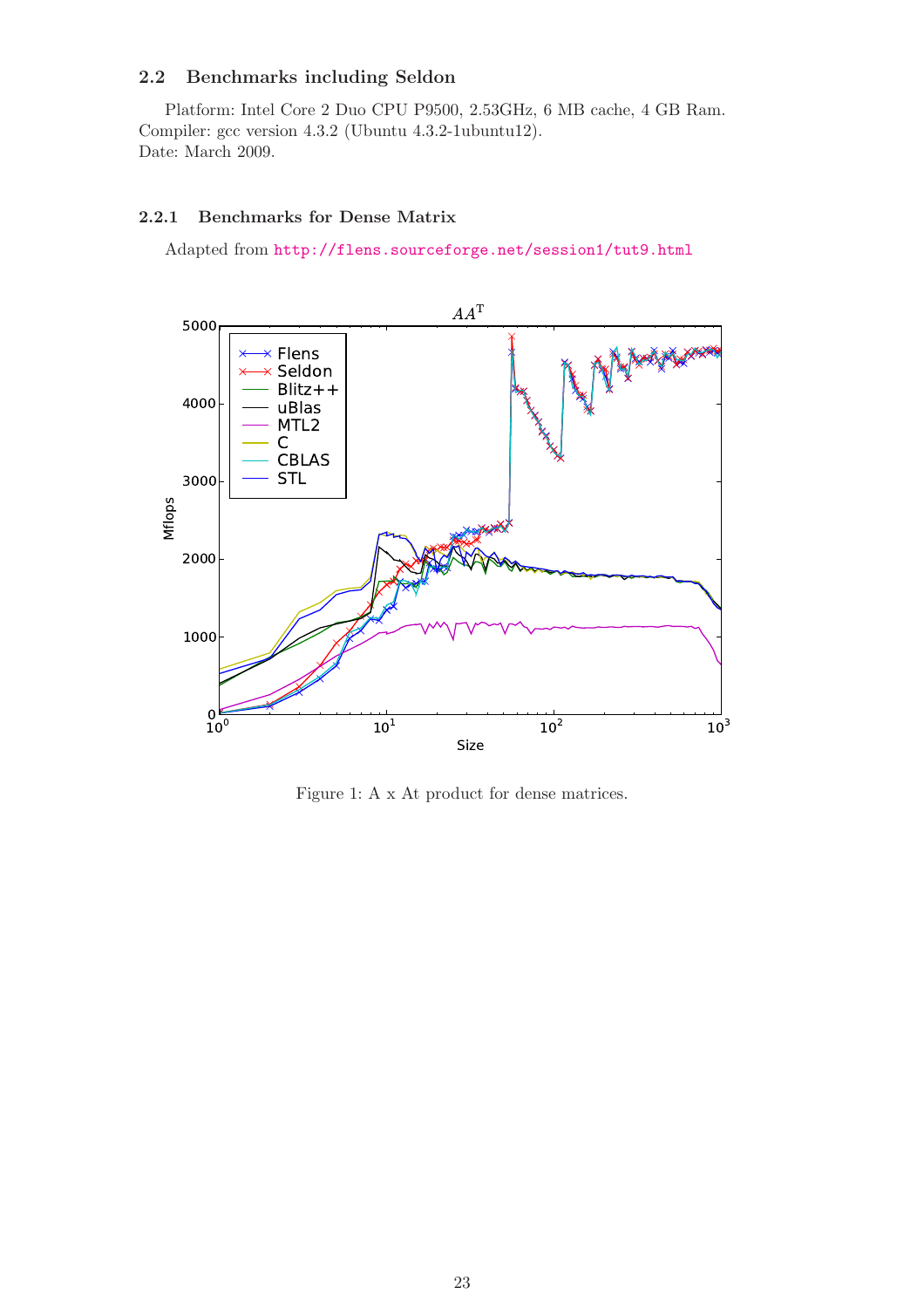

Figure 2: At x A product for dense matrices.



Figure 3: Y  $+=$  alpha  $*$  X for dense vectors.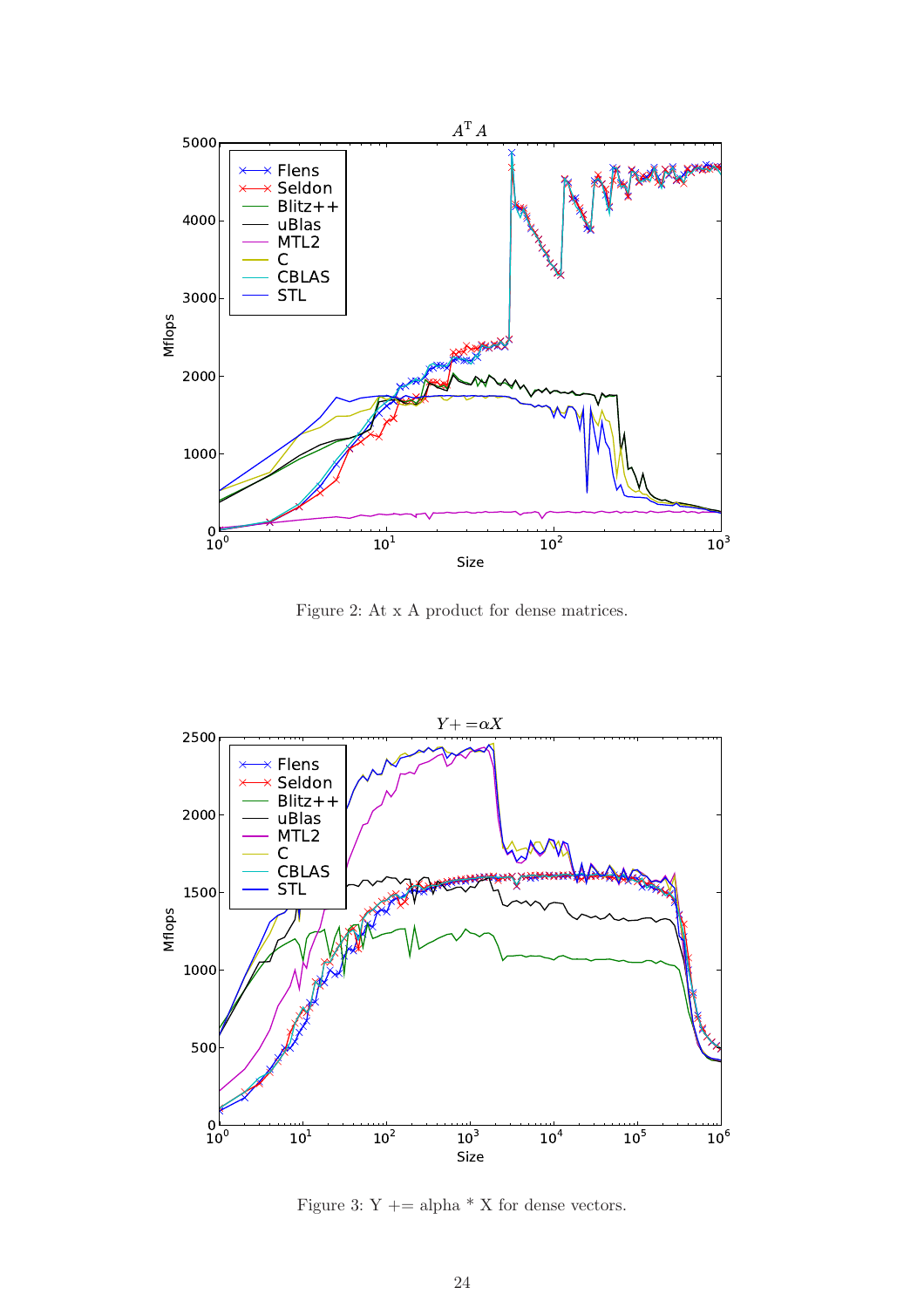

Figure 4: Matrix vector product for dense matrices and vectors.



Figure 5: Matrix matrix product for dense matrices.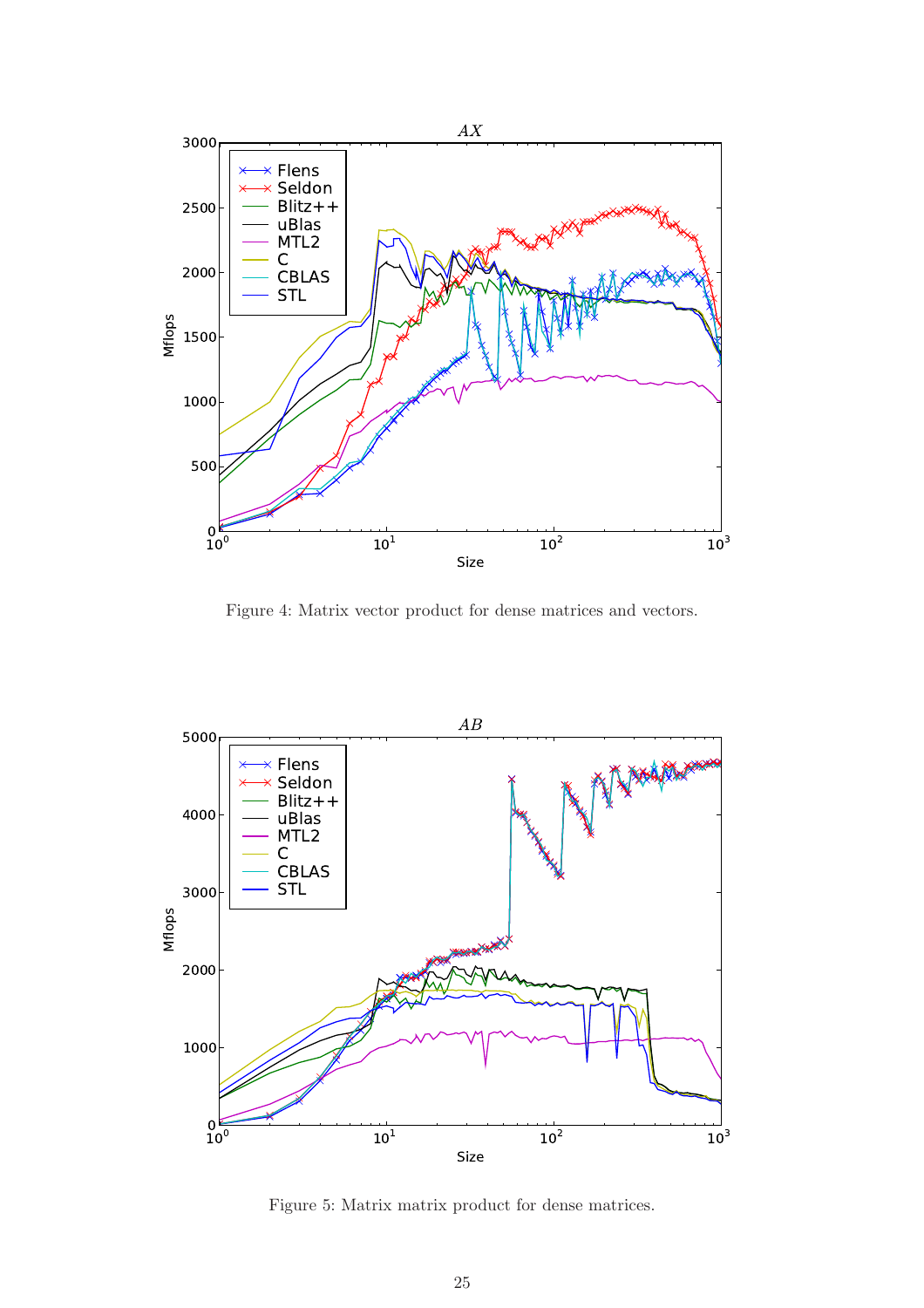### <span id="page-26-0"></span>2.2.2 Benchmarks for Sparse Matrix

Adapted from <http://flens.sourceforge.net/session2/tut4.html>. Compiled with -DNDEBUG -O3 options for  $g$ ++. Matrices of 1 000 000 lines.

1. Benchmark for sparse matrix, vector product with random initialization 5 non zero elements per line on average. In CRS Flens format, the number of non zero values stored corresponds to the number of non zero values plus the number of empty lines (one 0 is inserted on the diagonal).

|                | Flens | Seldon |
|----------------|-------|--------|
| initialization | 0.35s | 1.48s  |
| finalization   | 1.23s |        |
| $v = Ax$       | 1.28s | 1.3s   |
| $v = A'x$      | 1.61s | 1.49s  |

2. Benchmark with initialization in order and tridiagonal matrix 3 non zero elements per line (except on first and last lines with only 2 non zero elements).

|                       | Flens | Seldon                 | Seldon                                        |  |  |  |  |  |
|-----------------------|-------|------------------------|-----------------------------------------------|--|--|--|--|--|
|                       |       | (matrix built by hand) | (matrix built with a generic algorithm $*)$ ) |  |  |  |  |  |
| initialization        | 0.28s | 0.08s                  | 0.1s                                          |  |  |  |  |  |
| finalization          | 0.16s |                        |                                               |  |  |  |  |  |
| $y = Ax$<br>$y = A'x$ | 0.19s | 0.18 <sub>s</sub>      | 0.18s                                         |  |  |  |  |  |
|                       | 0.22s | 0.22s                  | 0.22s                                         |  |  |  |  |  |

\*using MergeSort on already sorted vectors, instead of QuickSort used in random initialization case.

3. Benchmark for computation of the residual 5 non zero elements per line on average.

|                           |       | Flens Seldon |
|---------------------------|-------|--------------|
| initialization            | 1.34s | 2.46s        |
| finalization              | 1.25s |              |
| computations $r = b - Ax$ | 1.39s | 1.35s        |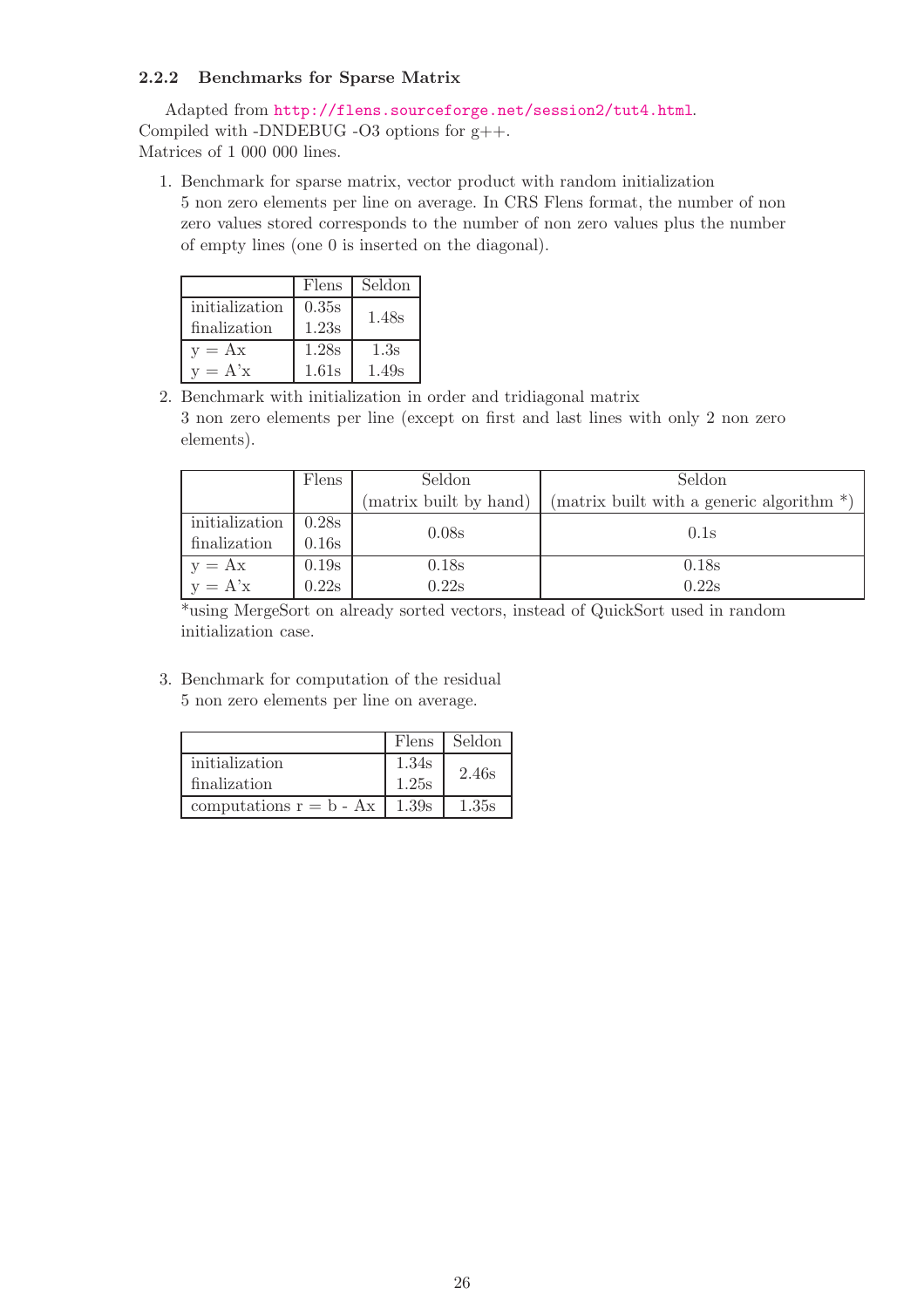## Acknowledgement

This document benefits from discussions with Vivien Mallet, Dominique Chapelle and Philippe Moireau, and also from corrections thanks to Xavier Clerc.

# <span id="page-27-0"></span>Part XVIII Appendix

These sections deal with Flens distribution RC1 (Jul. 2007), Seldon distribution 2008- 11-12 and Trilinos distribution 9.0.1 (Oct. 2008). The first two libraries satisfy the main requirements exposed in section [I,](#page-3-0) and Trilinos was supposed to be a good reference as for the coverage of Blas and Lapack.

## <span id="page-27-1"></span>3 Flens Overloaded Operator Performance Compared to Seldon

Flens implements a user-friendly interface to Blas routines by overloading operators. For example, one can add vectors by using mathematical symbols:  $y = a + b + c$ . Here are a few tests to check if this does not imply any loss of performance in the computation.

In table [1](#page-28-0) are presented CPU times measured with std::clock() for several operations, for RowMajor (R.) and ColMajor (C.) matrices. In the following, lower-case letters denote vectors and upper-case letters denote matrices.  $Y = A + B$  cannot be used for sparse matrices in Flens, so this has been tested only on general dense matrices.

In ColumnMajor format for Flens, the affectation operation  $Y = A$  costs much more (1.48s) than in RowMajor format (0.35s). This lack of performance slows down sum operations such as  $Y = A + B$ . This is due to a direct call to Blas to copy the data (a memory block copy in  $C++$  is used in Seldon).

In ColumnMajor for Seldon, matrix vector product such as  $Y \leftarrow \text{transpose}(A) * B$ is three times longer than in Flens. This is due to a call to a generic function instead of the Blas routine. Taking advantage of a local knowledge of Seldon (one of its authors, Vivien Mallet, is part of my team!), we have fixed this bug and got the same results as in Flens for  $y \leftarrow \text{transpose}(A) * b$  and  $y \leftarrow \text{2*transpose}(A) * b + 1.5 * c + d$ .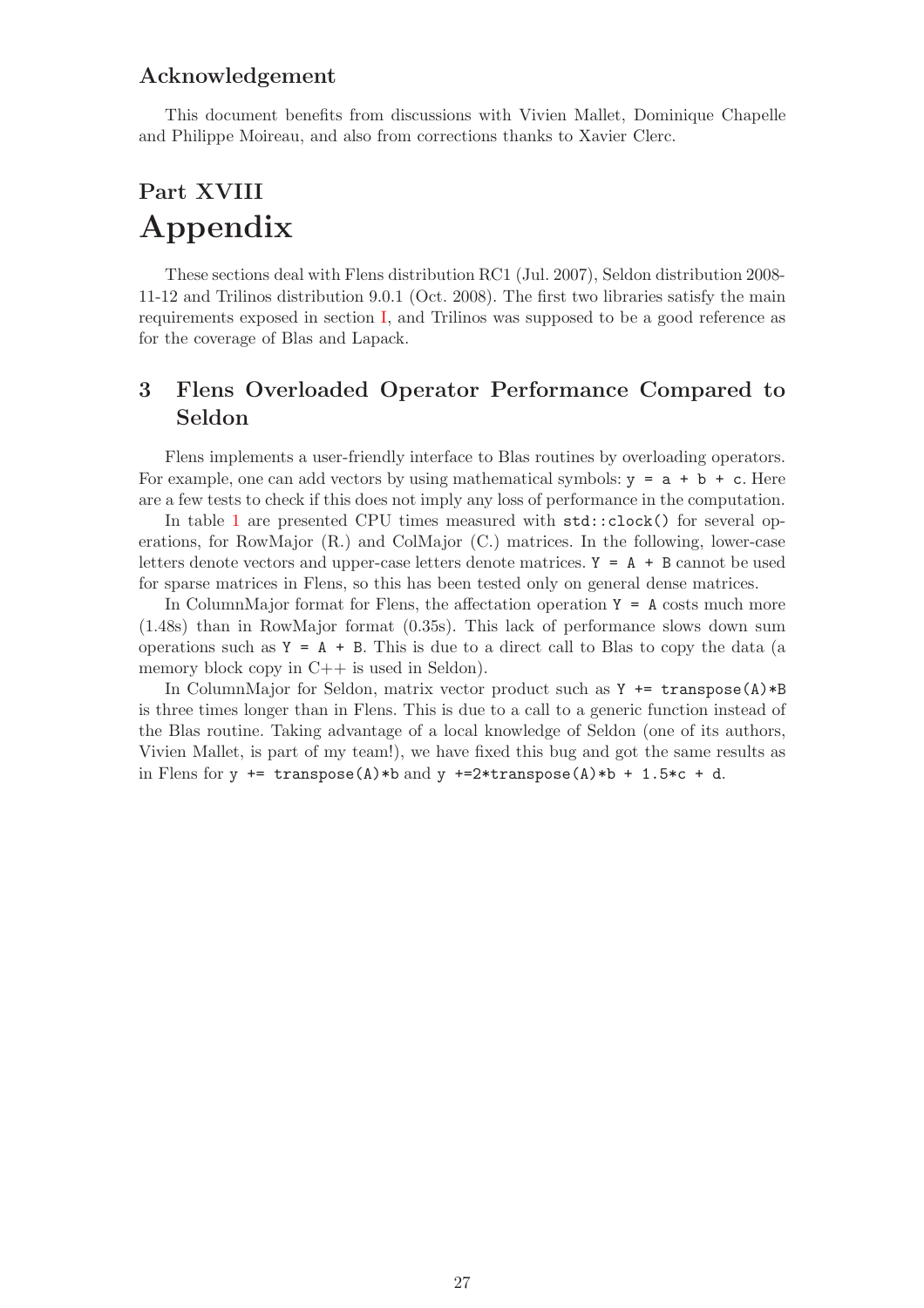| Operation                             | Flens code                                                            | R.(s) | $\overline{C.(s)}$ | Seldon code                                                                                                                   | R.(s)        | C.(s) |
|---------------------------------------|-----------------------------------------------------------------------|-------|--------------------|-------------------------------------------------------------------------------------------------------------------------------|--------------|-------|
| $y = a + b + c$                       | $y = a + b + c;$                                                      | 1.16  | 1.17               | $y = a$ ; Add(b,y); Add(c,y);                                                                                                 | 1.13         | 1.12  |
|                                       | $y = a$ ; $y \rightarrow b$ ; $y \rightarrow c$ ;                     | 1.16  | 1.18               |                                                                                                                               |              |       |
|                                       | $y = a + b$ ; $y += c$ ;                                              | 1.17  | 1.18               |                                                                                                                               |              |       |
| $y = a + b + c + d$                   | $y=a+b+c+d;$                                                          | 1.58  | 1.59               | y=a; Add(b,y); Add(c,y); Add(d,y)                                                                                             | 1.52         | 1.54  |
|                                       | $y = a$ ; $y \rightarrow b$ ; $y \rightarrow c$ ; $y \rightarrow d$ ; | 1.6   | 1.58               |                                                                                                                               |              |       |
| $y \neq 4a$                           | $y \neq 4a$ ;                                                         | 4.11  | 4.07               | Add(4.,a,y);                                                                                                                  | 4.09         | 4.09  |
|                                       | $\exp y(4, a, y);$                                                    | 4.09  | 4.1                |                                                                                                                               |              |       |
| $Y = A$                               | $Y = A$ :                                                             | 0.35  | 1.48               | $Y = A$ ;                                                                                                                     | 0.32         | 0.32  |
| $Y = A + B$                           | $\overline{Y} = A + B;$                                               | 0.78  | 2.92               | $Y = A$ ; $Add(B,Y)$ ;                                                                                                        | 0.76         | 1.89  |
|                                       | $Y = A$ ; $Y \uparrow = B$ ;                                          | 0.78  | 2.93               |                                                                                                                               |              |       |
| $Y = A + B + C$                       | $Y = A + B + C;$                                                      | 1.21  | 4.41               | $Y = A$ ; $Add(B,Y)$ ; $Add(C,Y)$ ;                                                                                           | 1.24         | 3.44  |
|                                       | $Y = A + B$ ; $Y += C$ ;                                              | 1.22  | 4.35               |                                                                                                                               |              |       |
|                                       | $Y = A$ ; $Y += B$ ; $Y += C$ ;                                       | 1.21  | 4.35               |                                                                                                                               |              |       |
| $Y = A + B + C + D$                   | $Y = A + B + C + D;$                                                  | 1.63  | 5.78               | $Y = A$ ; Add(B,Y); Add(C,Y); Add(D,Y);                                                                                       | 1.7          | 4.95  |
|                                       | $Y = A$ ; $Y+=B$ ; $Y+=C$ ; $Y+=D$ ;                                  | 1.62  | 5.78               |                                                                                                                               |              |       |
| $y = Ax + b$                          | $y = Ax + b;$                                                         | 1.64  | 2.09               | $Copy(b,y);$ Mlt $Add(1.,A,x,1.,y);$                                                                                          | 1.61         | 2.08  |
| $y \neq = A^*b$                       | $y \neq A^*b$ ;                                                       | 1.63  | 2.07               | MltAdd(1.,A,b,1.,y);                                                                                                          | 1.63         | 2.08  |
| $y \leftarrow \text{transpose}(A)^*b$ | $y \rightarrow$ transpose(A)*b;                                       | 2.05  | 1.63               | $MltAdd(1.,\text{SeldonTrans},A,b,1.,y);$                                                                                     | $6.64/2.05*$ | 1.53  |
| $y+=2$ transpose $(A)*b+1.5c+d$       | $y$ += 2*transpose(A)*b+1.5c+d;                                       | 2.06  | 1.64               | $\text{MltAdd}(2.\text{SeldonTrans},A,\text{b},1.,\text{y});\text{Add}(1.5,\text{c},\text{y});\text{Add}(\text{d},\text{y});$ | $6.66/2.05*$ | 1.52  |
| $C \neq 1.5A^*$ transpose(B)          | $C \neq 1.5A*transpose(B);$                                           | 43.18 | 43.3               | MltAdd(1.5,SeldonNoTrans, A,SeldonTrans, B,1.,C);                                                                             | 43.1         | 43.26 |

<span id="page-28-0"></span>Table 1: Flens and Seldon performance benchmarks using overloaded operators.

\* with the correction (see above for the explanation).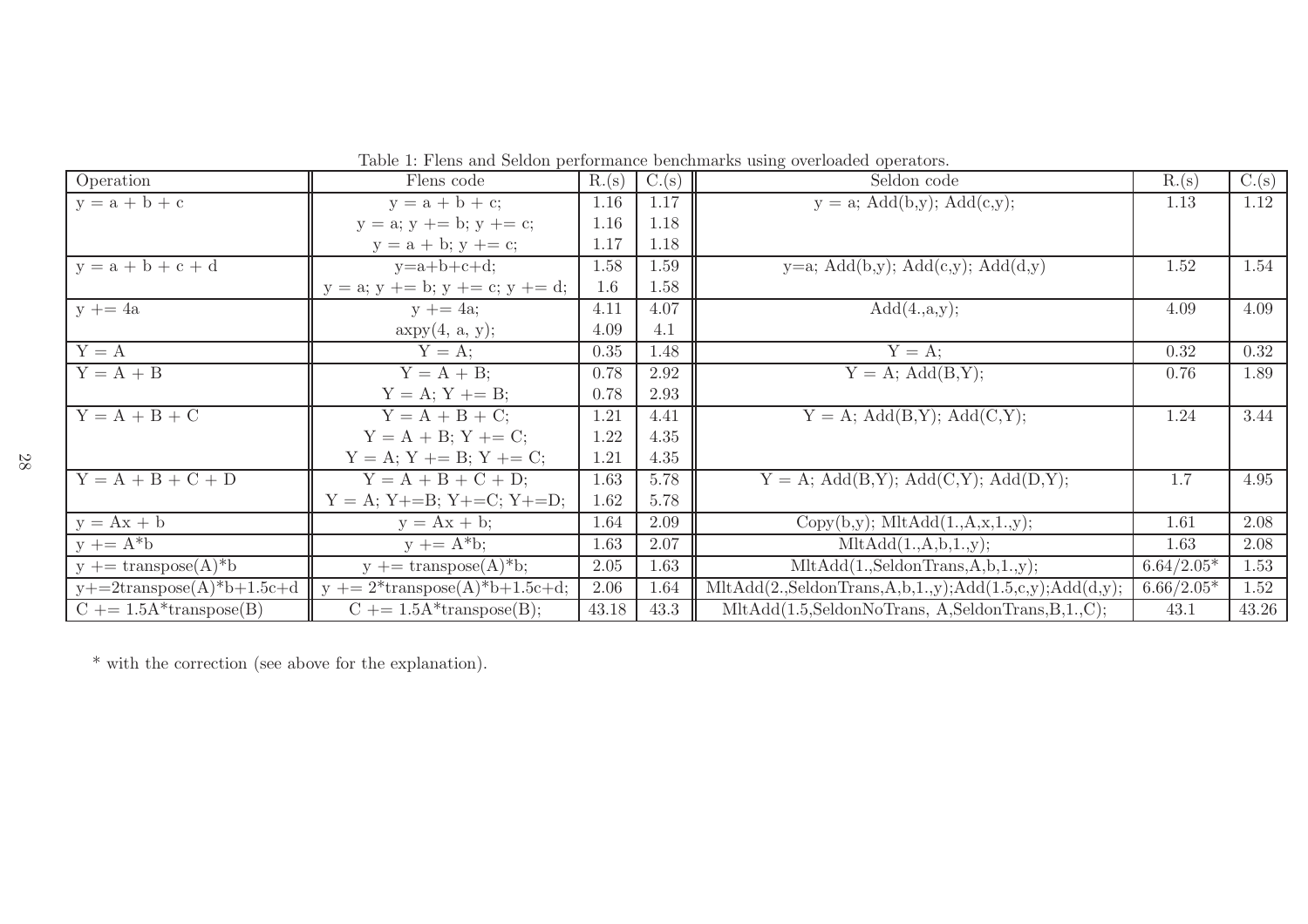# <span id="page-29-0"></span>4 Flens, Seldon and Trilinos Content Comparisons

## <span id="page-29-1"></span>4.1 Available Matrix Types from Blas (Flens and Seldon)

F stands for Flens, S stands for Seldon. A black cell for an existing structure; a gray cell for no structure.

|                 |                   | $F \times$ |                     |  |
|-----------------|-------------------|------------|---------------------|--|
| $GE$ - General  | GB - General Band |            |                     |  |
| SY - SYmmetric  | SB - Sym. Band    |            | SP - Sym. Packed    |  |
| HE - HErmitian  | HB - Herm. Band   |            | HP - Herm. Packed   |  |
| TR - TRiangular | TB - Triang. Band |            | TP - Triang. Packed |  |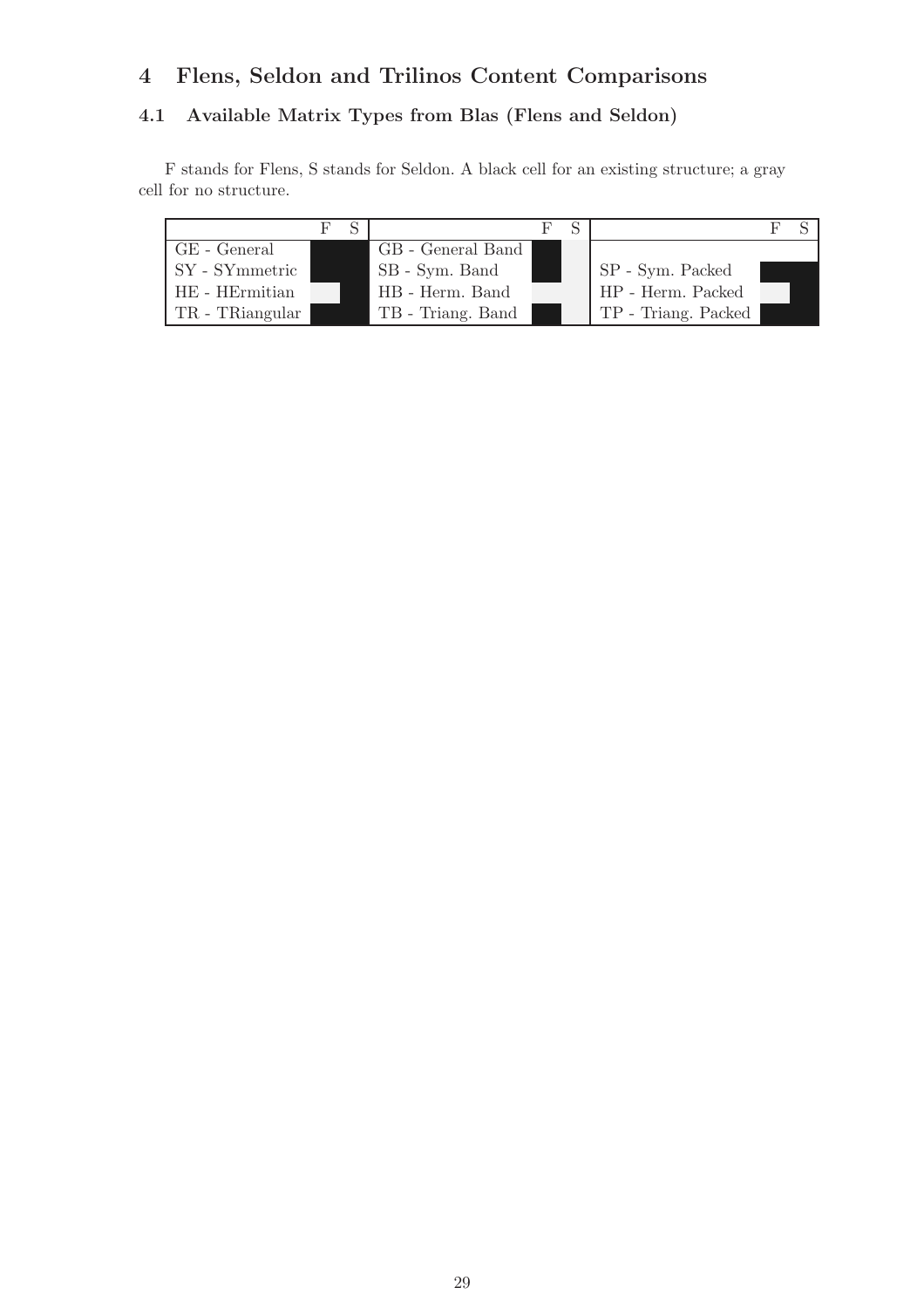## <span id="page-30-0"></span>4.2 Available Interfaces to Blas and Lapack Routines (Flens and Seldon)

A black cell for an existing interface to a given routine; a gray cell for no interface.

1. Blas routines

|              | Flens | Seldon |                                   | Flens  | Seldon |                        | Flens | Seldon |                                     | Flens | Seldon |
|--------------|-------|--------|-----------------------------------|--------|--------|------------------------|-------|--------|-------------------------------------|-------|--------|
| srotg        |       |        | drotg                             |        |        | crotg                  |       |        | zrotg                               |       |        |
| srotmg       |       |        | drotmg                            |        |        | $\mathrm{srot}$        |       |        | drot                                |       |        |
| $\mbox{csc}$ |       |        | zdrot                             |        |        | srotm                  |       |        | $d_{\rm rotm}$                      |       |        |
| sswap        |       |        | dswap                             |        |        | cswap                  |       |        | zswap                               |       |        |
| sscal        |       |        | dscal                             |        |        | cscal                  |       |        | zscal                               |       |        |
| csscal       |       |        | zdscal                            |        |        | scopy                  |       |        | dcopy                               |       |        |
| ccopy        |       |        | zcopy                             |        |        | saxpy                  |       |        | daxpy                               |       |        |
| caxpy        |       |        | zaxpy                             |        |        | sdot                   |       |        | ddot                                |       |        |
| sdsdot       |       |        | dsdot                             |        |        | cdotu                  |       |        | zdotu                               |       |        |
| cdotc        |       |        | zdotc                             |        |        | ${\rm snrm2}$          |       |        | ${\rm d} {\rm n} {\rm r} {\rm m} 2$ |       |        |
| scnrm2       |       |        | dznrm2                            |        |        | sasum                  |       |        | dasum                               |       |        |
| scasum       |       |        | dzasum                            |        |        | isamax                 |       |        | idamax                              |       |        |
| icamax       |       |        | izamax                            |        |        | sgemv                  |       |        | dgemv                               |       |        |
| cgemv        |       |        | zgemv                             |        |        | sgbmv                  |       |        | dgbmv                               |       |        |
| cgbmv        |       |        | zgbmv                             |        |        | chemy                  |       |        | zhemv                               |       |        |
| chbmv        |       |        | zhbmv                             |        |        | chpmv                  |       |        | zhpmv                               |       |        |
| ssymv        |       |        | dsymv                             |        |        | ssbmv                  |       |        | dsbmv                               |       |        |
| sspmv        |       |        | dspmv                             |        |        | strmv                  |       |        | $d$ trmv                            |       |        |
| ctrmv        |       |        | ztrmv                             |        |        | stbmv                  |       |        | dtbmv                               |       |        |
| ctbmv        |       |        | ztbmv                             |        |        | stpmv                  |       |        | dtpmv                               |       |        |
| ctpmv        |       |        | ztpmv                             |        |        | strsv                  |       |        | dtrsv                               |       |        |
| ctrsv        |       |        | ztrsv                             |        |        | stbsv                  |       |        | dtbsv                               |       |        |
| ctbsv        |       |        | ztbsv                             |        |        | stpsv                  |       |        | dtpsv                               |       |        |
| ctpsv        |       |        | ztpsv                             |        |        | sger                   |       |        | dger                                |       |        |
| cgeru        |       |        | zgeru                             |        |        | cgerc                  |       |        | zgerc                               |       |        |
| cher         |       |        | ${\bf z} {\bf h} {\bf e} {\bf r}$ |        |        | chpr                   |       |        | zhpr                                |       |        |
| cher2        |       |        | zher2                             |        |        | chpr2                  |       |        | zhpr2                               |       |        |
| ssyr         |       |        | dsyr                              |        |        | sspr                   |       |        | dspr                                |       |        |
| ssyr2        |       |        | dsyr2                             |        |        | sspr2                  |       |        | dspr2                               |       |        |
| sgemm        |       |        | dgemm                             |        |        | cgemm                  |       |        | zgemm                               |       |        |
| ssymm        |       |        | dsymm                             |        |        | csymm                  |       |        | zsymm                               |       |        |
| chemm        |       |        | zhemm                             |        |        | ssyrk                  |       |        | dsyrk                               |       |        |
| csyrk        |       |        | zsyrk                             |        |        | cherk                  |       |        | $z$ herk                            |       |        |
| ssyr2k       |       |        | dsyr2k                            |        |        | csyr2k                 |       |        | zsyr2k                              |       |        |
| cher2k       |       |        | ${\tt zher2k}$                    |        |        | $\operatorname{strmm}$ |       |        | $d$ trmm                            |       |        |
| ctrmm        |       |        | $\operatorname{ztrmm}$            |        |        | $\mathrm{strsm}$       |       |        | $d$ trsm                            |       |        |
| $ctrsm$      |       |        | $z{\rm trsm}$                     |        |        |                        |       |        |                                     |       |        |
| <b>Blas</b>  |       |        | Flens                             | Seldon |        |                        |       |        |                                     |       |        |
| Total        |       |        | 44                                | 110    |        |                        |       |        |                                     |       |        |
| Coverage     |       |        | $30\%$                            | $75\%$ |        |                        |       |        |                                     |       |        |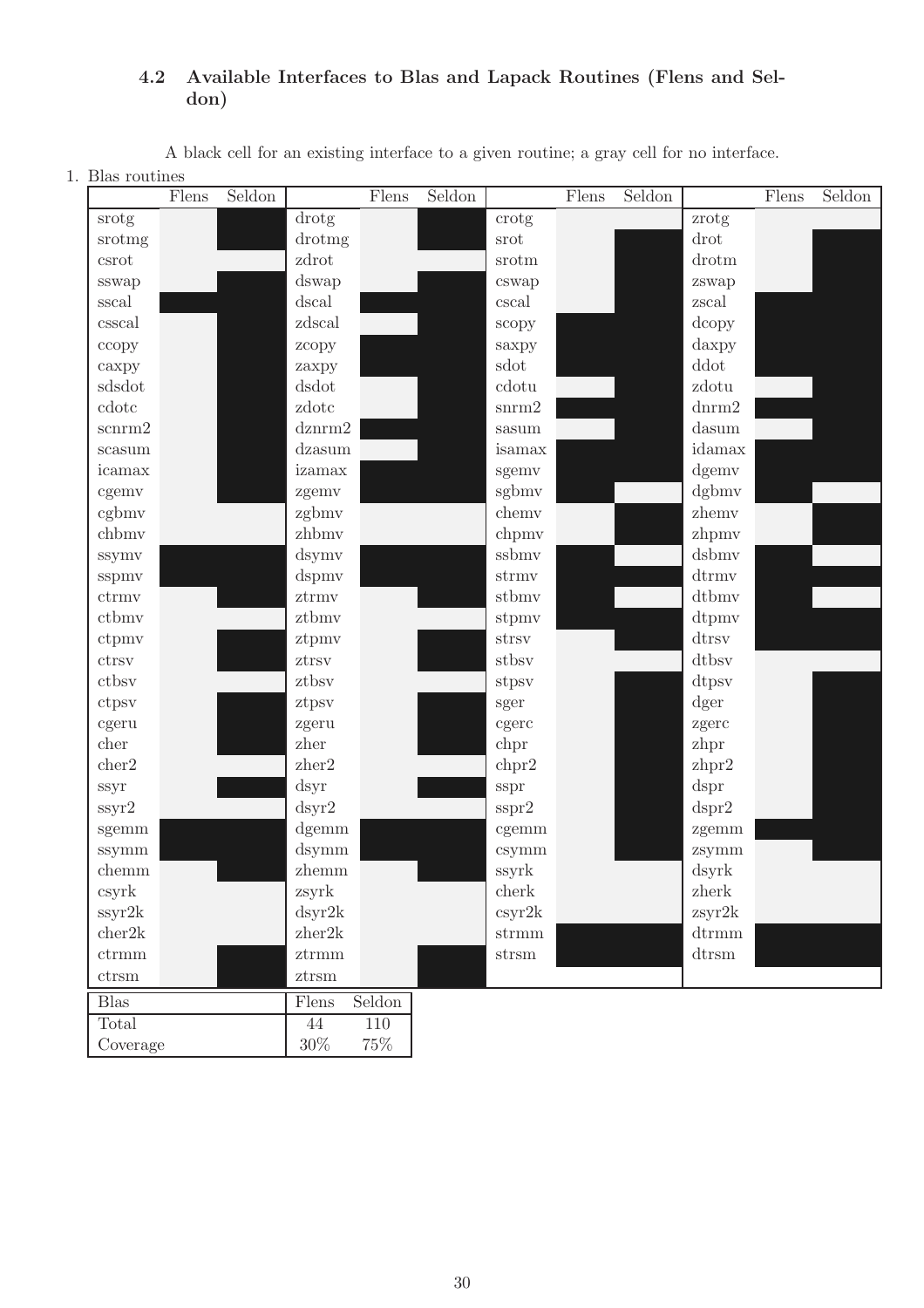### 2. Single precision real Lapack routines

|                    | Flens | Seldon |                         | Flens           | Seldon |                  | Flens | Seldon |                            | Flens | Seldon |
|--------------------|-------|--------|-------------------------|-----------------|--------|------------------|-------|--------|----------------------------|-------|--------|
| sgesv              |       |        | sgbsv                   |                 |        | sgtsv            |       |        | sposy                      |       |        |
| sppsv              |       |        | spbsv                   |                 |        | sptsv            |       |        | <b>SSYSV</b>               |       |        |
| sspsv              |       |        | sgels                   |                 |        | sgelsd           |       |        | sgglse                     |       |        |
| sggglm             |       |        | ssyev                   |                 |        | ssyevd           |       |        | sspev                      |       |        |
| sspevd             |       |        | ssbev                   |                 |        | ssbevd           |       |        | $\operatorname{sstev}$     |       |        |
| sstevd             |       |        | sgees                   |                 |        | sgeev            |       |        | sgesvd                     |       |        |
| sgesdd             |       |        | ssygv                   |                 |        | ssygvd           |       |        | sspgv                      |       |        |
| sspgvd             |       |        | ssbgv                   |                 |        | ssbgvd           |       |        | $_{\mbox{\textbf{sgegs}}}$ |       |        |
| sgges              |       |        | sgegv                   |                 |        | sggev            |       |        | sggsvd                     |       |        |
| sgesvx             |       |        | sgbsvx                  |                 |        | sgtsvx           |       |        | sposvx                     |       |        |
| sppsvx             |       |        | spbsvx                  |                 |        | sptsvx           |       |        | <b>SSYSVX</b>              |       |        |
| sspsvx             |       |        | sgelsx                  |                 |        | sgelsy           |       |        | sgelss                     |       |        |
| ssyevx             |       |        | ssyevr                  |                 |        | ssygvx           |       |        | sspevx                     |       |        |
| sspgvx             |       |        | ssbevx                  |                 |        | ssbgvx           |       |        | sstevx                     |       |        |
| sstevr             |       |        | sgeesx                  |                 |        | sggesx           |       |        | sgeevx                     |       |        |
| sggevx             |       |        | sbdsdc                  |                 |        | sbdsqr           |       |        | sdisna                     |       |        |
| sgbbrd             |       |        | sgbcon                  |                 |        | sgbequ           |       |        | sgbrfs                     |       |        |
| sgbtrf             |       |        | sgbtrs                  |                 |        | sgebak           |       |        | sgebal                     |       |        |
| sgebrd             |       |        | sgecon                  |                 |        | sgeequ           |       |        | sgehrd                     |       |        |
| sgelqf             |       |        | $\operatorname{sgeqlf}$ |                 |        | sgeqp3           |       |        | sgeqpf                     |       |        |
| sgeqrf             |       |        | $sgerfs$                |                 |        | sgerqf           |       |        | sgetrf                     |       |        |
| sgetri             |       |        | sgetrs                  |                 |        | sggbak           |       |        | sggbal                     |       |        |
| sgghrd             |       |        | sggqrf                  |                 |        | sggrqf           |       |        | sggsvp                     |       |        |
| sgtcon             |       |        | sgtrfs                  |                 |        | sgttrf           |       |        | sgttrs                     |       |        |
| shgeqz             |       |        | shsein                  |                 |        | shseqr           |       |        | sopgtr                     |       |        |
| sopmtr             |       |        | sorgbr                  |                 |        | sorghr           |       |        | sorglq                     |       |        |
| sorgql             |       |        | sorgqr                  |                 |        | sorgrq           |       |        | sorgtr                     |       |        |
| sormbr             |       |        | sormhr                  |                 |        | sormlq           |       |        | sormql                     |       |        |
| sormqr             |       |        | sormr3                  |                 |        | sormrq           |       |        | sormrz                     |       |        |
| sormtr             |       |        | spbcon                  |                 |        | spbequ           |       |        | spbrfs                     |       |        |
| spbstf             |       |        | spbtrf                  |                 |        | spbtrs           |       |        | spocon                     |       |        |
| spoequ             |       |        | sporfs                  |                 |        | spotrf           |       |        | spotri                     |       |        |
| spotrs             |       |        | sppcon                  |                 |        | sppequ           |       |        | spprfs                     |       |        |
| spptrf             |       |        | spptri                  |                 |        | spptrs           |       |        | sptcon                     |       |        |
| spteqr             |       |        | sptrfs                  |                 |        | spttrf           |       |        | spttrs                     |       |        |
| ssbgst             |       |        | ssbtrd                  |                 |        | sspcon           |       |        | sspgst                     |       |        |
| ssprfs             |       |        | ssptrd                  |                 |        | ssptrf           |       |        | ssptri                     |       |        |
| ssptrs             |       |        | sstebz                  |                 |        | sstedc           |       |        | sstegr                     |       |        |
| sstein             |       |        | ssteqr                  |                 |        | ssterf           |       |        | ssycon                     |       |        |
| ssygst             |       |        | ssyrfs                  |                 |        | ssytrd           |       |        | ssytrf                     |       |        |
| ssytri             |       |        | ssytrs                  |                 |        | stbcon           |       |        | stbrfs                     |       |        |
| stbtrs             |       |        | stgevc                  |                 |        | stgexc           |       |        | stgsen                     |       |        |
| stgsja             |       |        | stgsna                  |                 |        | stgsyl           |       |        | stpcon                     |       |        |
| stprfs             |       |        | stptri                  |                 |        | stptrs<br>strrfs |       |        | strcon                     |       |        |
| strevc             |       |        | strexc                  |                 |        | strtri           |       |        | strsen<br>strtrs           |       |        |
| strsna<br>stzrqf   |       |        | strsyl<br>stzrzf        |                 |        |                  |       |        |                            |       |        |
|                    |       |        |                         |                 |        |                  |       |        |                            |       |        |
| Single real Lapack |       |        | Flens                   | Seldon          |        |                  |       |        |                            |       |        |
| Total              |       |        | $\overline{15}$         | $\overline{36}$ |        |                  |       |        |                            |       |        |
| Coverage           |       |        | $8\%$                   | 19%             |        |                  |       |        |                            |       |        |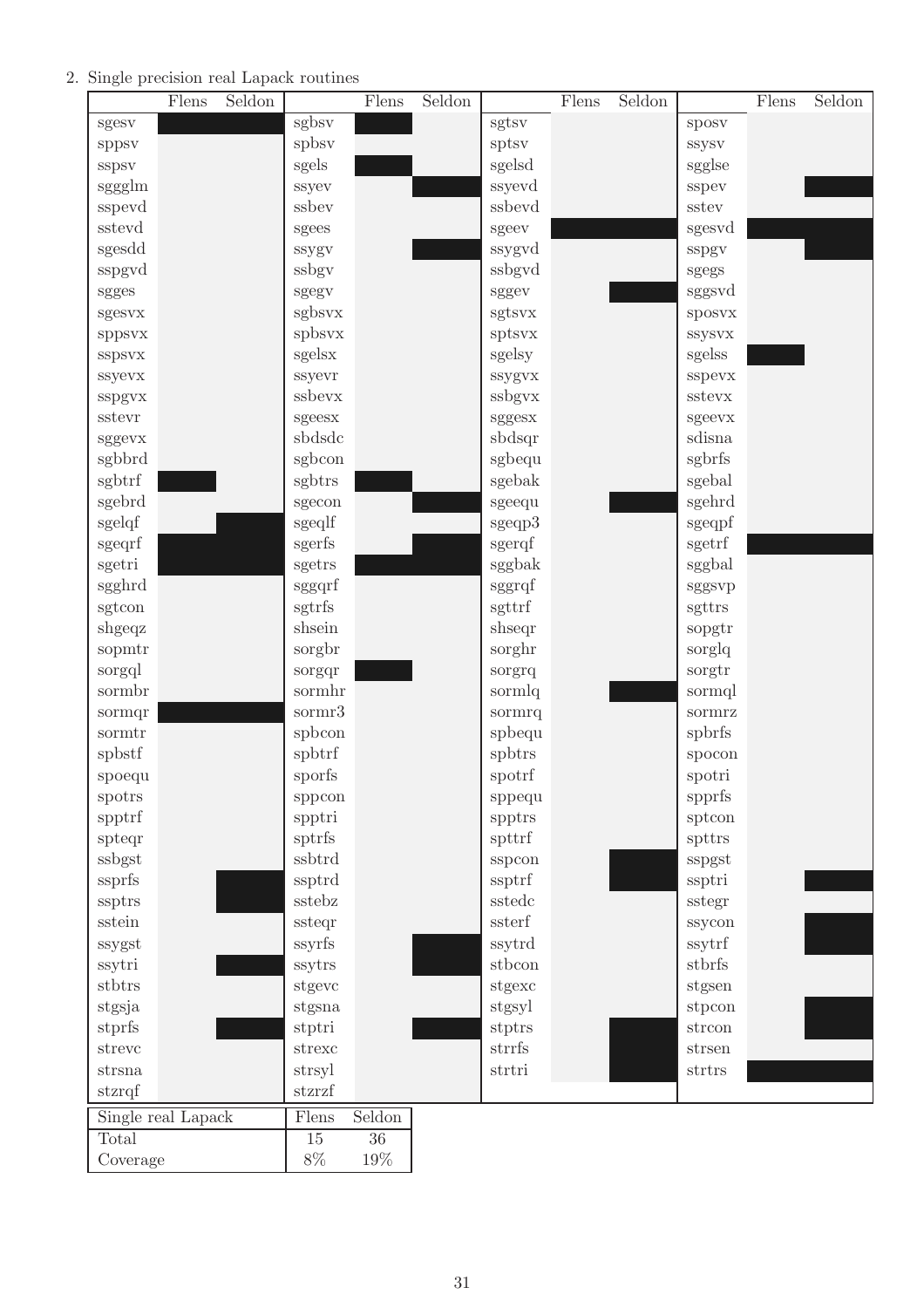### 3. Double precision real Lapack routines

|                    | Flens | Seldon |           | Flens  | Seldon |        | Flens | Seldon |              | Flens | Seldon |
|--------------------|-------|--------|-----------|--------|--------|--------|-------|--------|--------------|-------|--------|
| dgesv              |       |        | dsgesv    |        |        | dgbsv  |       |        | dgtsv        |       |        |
| dposy              |       |        | dppsy     |        |        | dpbsv  |       |        | dptsv        |       |        |
| dsysv              |       |        | dspsy     |        |        | dgels  |       |        | dgelsd       |       |        |
| dgglse             |       |        | dggglm    |        |        | dsyev  |       |        | dsyevd       |       |        |
| dspev              |       |        | dspevd    |        |        | dsbev  |       |        | dsbevd       |       |        |
| dstev              |       |        | dstevd    |        |        | dgees  |       |        | dgeev        |       |        |
| dgesvd             |       |        | dgesdd    |        |        | dsygv  |       |        | dsygvd       |       |        |
| dspgv              |       |        | dspgvd    |        |        | dsbgv  |       |        | dsbgvd       |       |        |
| dgegs              |       |        | dgges     |        |        | dgegy  |       |        | dggev        |       |        |
| dggsvd             |       |        | dgesvx    |        |        | dgbsvx |       |        | dgtsvx       |       |        |
| dposyx             |       |        | dppsvx    |        |        | dpbsvx |       |        | dptsvx       |       |        |
| dsysvx             |       |        | dspsvx    |        |        | dgelsx |       |        | dgelsy       |       |        |
| dgelss             |       |        | dsyevx    |        |        | dsyevr |       |        | dsygvx       |       |        |
| dspevx             |       |        | dspgvx    |        |        | dsbevx |       |        | dsbgvx       |       |        |
| dstevx             |       |        | dstevr    |        |        | dgeesx |       |        | dggesx       |       |        |
| dgeevx             |       |        | dggevx    |        |        | dbdsdc |       |        | dbdsqr       |       |        |
| ddisna             |       |        | dgbbrd    |        |        | dgbcon |       |        | dgbequ       |       |        |
| dgbrfs             |       |        | dgbtrf    |        |        | dgbtrs |       |        | dgebak       |       |        |
| dgebal             |       |        | dgebrd    |        |        | dgecon |       |        | dgeequ       |       |        |
| dgehrd             |       |        | dgelqf    |        |        | dgeqlf |       |        | $d$ geqp $3$ |       |        |
| dgeqpf             |       |        | dgeqrf    |        |        | dgerfs |       |        | dgerqf       |       |        |
| dgetrf             |       |        | dgetri    |        |        | dgetrs |       |        | dggbak       |       |        |
| dggbal             |       |        | dgghrd    |        |        | dggqrf |       |        | dggrqf       |       |        |
| dggsvp             |       |        | dgtcon    |        |        | dgtrfs |       |        | dgttrf       |       |        |
| dgttrs             |       |        | dhgeqz    |        |        | dhsein |       |        | dhseqr       |       |        |
| dopgtr             |       |        | dopmtr    |        |        | dorgbr |       |        | dorghr       |       |        |
| dorglq             |       |        | dorgql    |        |        | dorgqr |       |        | dorgrq       |       |        |
| dorgtr             |       |        | dormbr    |        |        | dormhr |       |        | dormlq       |       |        |
| dormql             |       |        | dormqr    |        |        | dormr3 |       |        | dormrq       |       |        |
| dormrz             |       |        | dormtr    |        |        | dpbcon |       |        | dpbequ       |       |        |
| dpbrfs             |       |        | dpbstf    |        |        | dpbtrf |       |        | dpbtrs       |       |        |
| dpocon             |       |        | dpoequ    |        |        | dporfs |       |        | dpotrf       |       |        |
| dpotri             |       |        | dpotrs    |        |        | dppcon |       |        | dppequ       |       |        |
| dpprfs             |       |        | dpptrf    |        |        | dpptri |       |        | dpptrs       |       |        |
| dptcon             |       |        | dpteqr    |        |        | dptrfs |       |        | dpttrf       |       |        |
| dpttrs             |       |        | dsbgst    |        |        | dsbtrd |       |        | dspcon       |       |        |
| dspgst             |       |        | dsprfs    |        |        | dsptrd |       |        | dsptrf       |       |        |
| dsptri             |       |        | dsptrs    |        |        | dstebz |       |        | dstedc       |       |        |
| dstegr             |       |        | dstein    |        |        | dsteqr |       |        | dsterf       |       |        |
| dsycon             |       |        | dsygst    |        |        | dsyrfs |       |        | dsytrd       |       |        |
| dsytrf             |       |        | dsytri    |        |        | dsytrs |       |        | dtbcon       |       |        |
| $d$ t $brfs$       |       |        | dtbtrs    |        |        | dtgevc |       |        | dtgexc       |       |        |
| dtgsen             |       |        | dtgsja    |        |        | dtgsna |       |        | dtgsyl       |       |        |
| dtpcon             |       |        | $d$ tprfs |        |        | dtptri |       |        | dtptrs       |       |        |
| dtrcon             |       |        | dtrevc    |        |        | dtrexc |       |        | dtrrfs       |       |        |
| dtrsen             |       |        | dtrsna    |        |        | dtrsyl |       |        | dtrtri       |       |        |
| dtrtrs             |       |        | dtzrqf    |        |        | dtzrzf |       |        |              |       |        |
| Double real Lapack |       |        | Flens     | Seldon |        |        |       |        |              |       |        |
| Total              |       |        | 15        | 38     |        |        |       |        |              |       |        |
| Coverage           |       |        | $8\%$     | $20\%$ |        |        |       |        |              |       |        |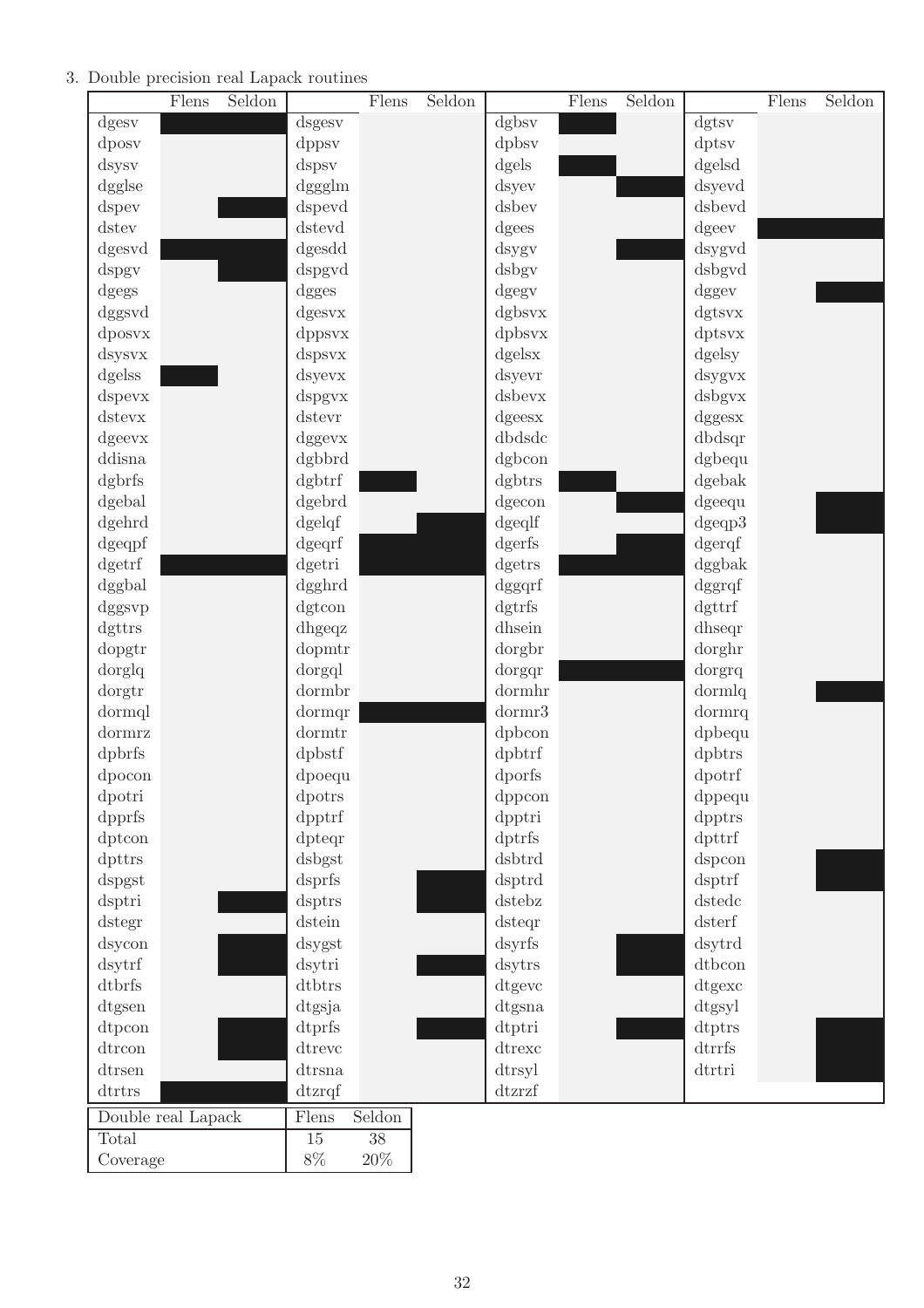## 4. Single precision complex Lapack routines

|                               | Flens | Seldon |                  | Flens  | Seldon |                              | Flens | Seldon |                  | Flens | Seldon |
|-------------------------------|-------|--------|------------------|--------|--------|------------------------------|-------|--------|------------------|-------|--------|
| cgesv                         |       |        | cgbsv            |        |        | cgtsv                        |       |        | cposy            |       |        |
| cppsv                         |       |        | cpbsv            |        |        | cptsv                        |       |        | csysv            |       |        |
| chesy                         |       |        | cspsv            |        |        | chpsy                        |       |        | cgels            |       |        |
| cgelsd                        |       |        | cgglse           |        |        | cggglm                       |       |        | cheev            |       |        |
| cheevd                        |       |        | cheevr           |        |        | chpey                        |       |        | chpevd           |       |        |
| chbev                         |       |        | chbevd           |        |        | cgees                        |       |        | cgeev            |       |        |
| cgesvd                        |       |        | cgesdd           |        |        | chegy                        |       |        | chegyd           |       |        |
| chpgy                         |       |        | chpgvd           |        |        | chbgy                        |       |        | chbgvd           |       |        |
| cgegs                         |       |        | cgges            |        |        | cgegy                        |       |        | cggev            |       |        |
| cggsvd                        |       |        | cgesvx           |        |        | cgbsvx                       |       |        | cgtsvx           |       |        |
| cposvx                        |       |        | cppsvx           |        |        | cpbsvx                       |       |        | cptsvx           |       |        |
| csysvx                        |       |        | chesyx           |        |        | cspsvx                       |       |        | chpsvx           |       |        |
| cgelsx                        |       |        | cgelsy           |        |        | cgelss                       |       |        | cheevx           |       |        |
| cheevr                        |       |        | chegyx           |        |        | chpevx                       |       |        | chpgvx           |       |        |
| chbevx                        |       |        | chbgvx           |        |        | cgeesx                       |       |        | cggesx           |       |        |
| cgeevx                        |       |        | cggevx           |        |        | cbdsdc                       |       |        | cbdsqr           |       |        |
| cgbbrd                        |       |        | cgbcon           |        |        | cgbequ                       |       |        | cgbrfs           |       |        |
| cgbtrf                        |       |        | cgbtrs           |        |        | cgebak                       |       |        | cgebal           |       |        |
| cgebrd                        |       |        | cgecon           |        |        | cgeequ                       |       |        | cgehrd           |       |        |
| cgelqf                        |       |        | cgeqlf           |        |        | cgeqp3                       |       |        | cgeqpf           |       |        |
| cgeqrf                        |       |        | cgerfs           |        |        | cgerqf                       |       |        | cgetrf           |       |        |
| cgetri                        |       |        | cgetrs           |        |        | cggbak                       |       |        | cggbal           |       |        |
| cgghrd                        |       |        | cggqrf           |        |        | cggrqf                       |       |        | cggsvp           |       |        |
| cgtcon                        |       |        | cgtrfs           |        |        | cgttrf                       |       |        | cgttrs           |       |        |
| chgeqz                        |       |        | chsein           |        |        | chseqr                       |       |        | cupgtr           |       |        |
| cupmtr                        |       |        | cungbr           |        |        | cunghr                       |       |        | cunglq           |       |        |
| cungql                        |       |        | cungqr           |        |        | cungrq                       |       |        | cungtr           |       |        |
| cunmbr                        |       |        | cunmhr           |        |        | cunmlq                       |       |        | cunmql           |       |        |
| cunmqr                        |       |        | $\rm cummr3$     |        |        | cunmrq                       |       |        | cunmrz           |       |        |
| $\text{cumurtr}$              |       |        | cpbcon           |        |        | cpbequ                       |       |        | cpbrfs           |       |        |
| cpbstf                        |       |        | cpbtrf           |        |        | cpbtrs                       |       |        |                  |       |        |
|                               |       |        | cporfs           |        |        | cpotrf                       |       |        | cpocon<br>cpotri |       |        |
| cpoequ<br>cpotrs              |       |        |                  |        |        |                              |       |        | cpprfs           |       |        |
| cpptrf                        |       |        | cppcon<br>cpptri |        |        | cppequ                       |       |        | cptcon           |       |        |
| cpteqr                        |       |        | cptrfs           |        |        | cpptrs<br>cpttrf             |       |        | cpttrs           |       |        |
| chbgst                        |       |        | chbtrd           |        |        | cspcon                       |       |        | chpcon           |       |        |
| chpgst                        |       |        | csprfs           |        |        | chprfs                       |       |        | chptrd           |       |        |
|                               |       |        | chptrf           |        |        |                              |       |        | chptri           |       |        |
| csptrf<br>csptrs              |       |        | chptrs           |        |        | csptri<br>c <sub>stedc</sub> |       |        | cstegr           |       |        |
| cstein                        |       |        | csteqr           |        |        |                              |       |        | checon           |       |        |
| chegst                        |       |        | csyrfs           |        |        | csycon<br>cherfs             |       |        | chetrd           |       |        |
|                               |       |        | chetrf           |        |        |                              |       |        | chetri           |       |        |
| csytrf                        |       |        | chetrs           |        |        | csytri<br>$\rm{ctbcon}$      |       |        | ctbrfs           |       |        |
| csytrs                        |       |        |                  |        |        |                              |       |        |                  |       |        |
| ctbtrs                        |       |        | ctgevc           |        |        | ctgexc                       |       |        | ctgsen           |       |        |
| ctgsja                        |       |        | ctgsna           |        |        | ctgsyl                       |       |        | ctpcon           |       |        |
| ctprfs                        |       |        | ctptri           |        |        | ctptrs                       |       |        | ctrcon           |       |        |
| $\,$ ctrevc                   |       |        | ctrexc           |        |        | ctrrfs                       |       |        | $\,$ ctrsen      |       |        |
| ctrsna                        |       |        | ctrsyl           |        |        | ctrtri                       |       |        | ctrtrs           |       |        |
| $ctz\text{r}\text{q}\text{f}$ |       |        | ctzrzf           |        |        |                              |       |        |                  |       |        |
| Single complex Lapack         |       |        | $\rm{Flens}$     | Seldon |        |                              |       |        |                  |       |        |
| Total                         |       |        | 1                | 42     |        |                              |       |        |                  |       |        |
| Coverage                      |       |        | $1\%$            | $22\%$ |        |                              |       |        |                  |       |        |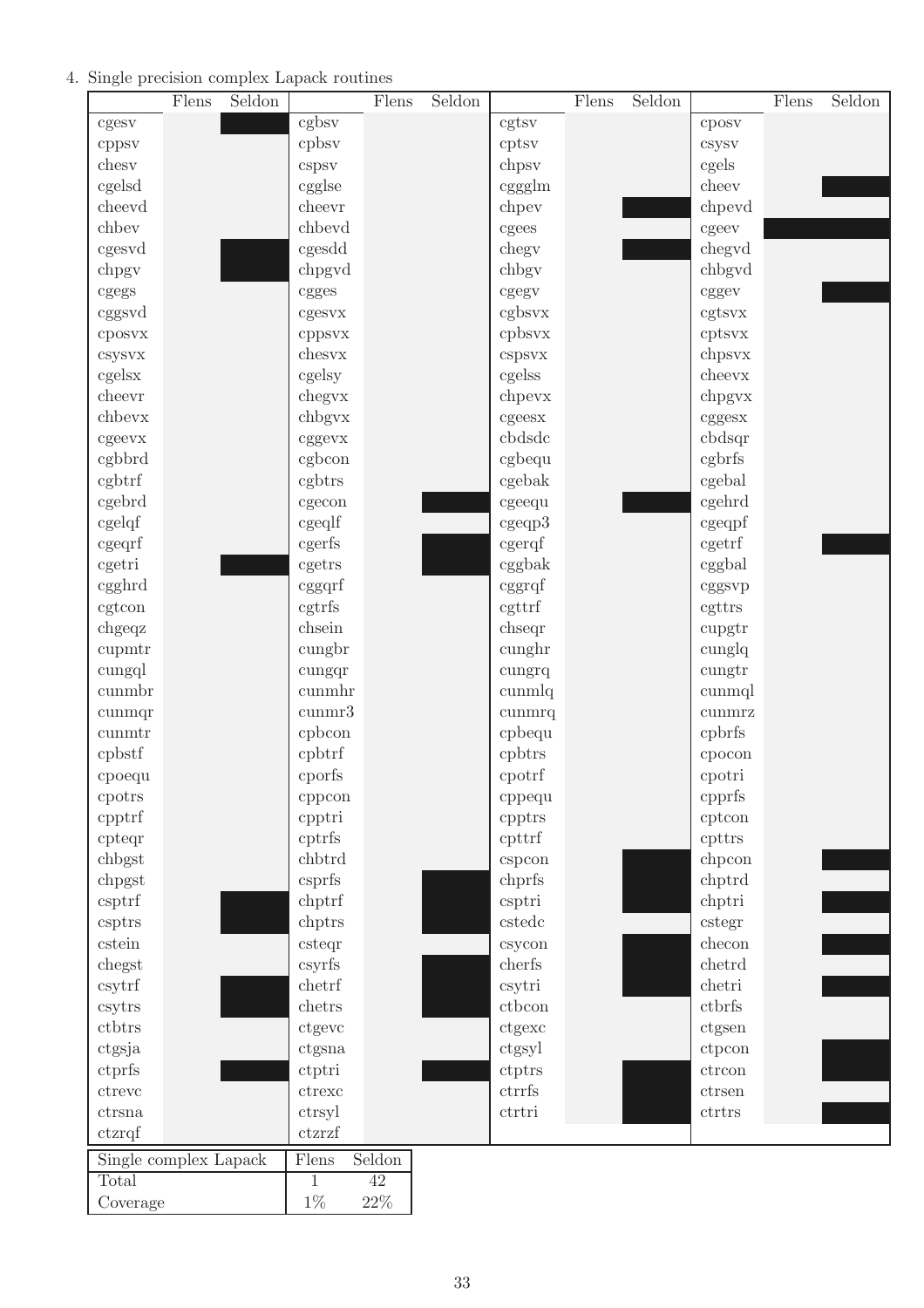## 5. Double precision complex Lapack routines

|                       | Flens | Seldon |         | Flens  | Seldon |                                  | Flens | Seldon |           | Flens | Seldon |
|-----------------------|-------|--------|---------|--------|--------|----------------------------------|-------|--------|-----------|-------|--------|
| zgesv                 |       |        | zgbsv   |        |        | zgtsv                            |       |        | zposv     |       |        |
| zppsv                 |       |        | zpbsv   |        |        | zptsv                            |       |        | zsysv     |       |        |
| zhesv                 |       |        | zspsv   |        |        | zhpsv                            |       |        | zgels     |       |        |
| zgelsd                |       |        | zgglse  |        |        | zggglm                           |       |        | zheev     |       |        |
| zheevd                |       |        | zhpev   |        |        | zhpevd                           |       |        | zhbev     |       |        |
| zhbevd                |       |        | zgees   |        |        | zgeev                            |       |        | zgesvd    |       |        |
| zgesdd                |       |        | zhegy   |        |        | zhegyd                           |       |        | zhpgv     |       |        |
| zhpgyd                |       |        | zhbgy   |        |        | zhbgyd                           |       |        | zgegs     |       |        |
| zgges                 |       |        | zgegv   |        |        | zggev                            |       |        | zggsvd    |       |        |
| zgesvx                |       |        | zgbsvx  |        |        | zgtsvx                           |       |        | zposvx    |       |        |
| zppsvx                |       |        | zpbsvx  |        |        | zptsvx                           |       |        | zsysvx    |       |        |
| zhesvx                |       |        | zspsvx  |        |        | zhpsvx                           |       |        | zgelsx    |       |        |
| zgelsy                |       |        | zgelss  |        |        | zheevx                           |       |        | zheevr    |       |        |
| zhegvx                |       |        | zhpevx  |        |        | zhpgvx                           |       |        | zhbevx    |       |        |
| zhbgyx                |       |        | zgeesx  |        |        | zggesx                           |       |        | zgeevx    |       |        |
| zggevx                |       |        | zbdsdc  |        |        | zbdsqr                           |       |        | zgbbrd    |       |        |
| zgbcon                |       |        | zgbequ  |        |        | zgbrfs                           |       |        | zgbtrf    |       |        |
| zgbtrs                |       |        | zgebak  |        |        | zgebal                           |       |        | zgebrd    |       |        |
| zgecon                |       |        | zgeequ  |        |        | zgehrd                           |       |        | zgelqf    |       |        |
| zgeqlf                |       |        | zgeqp3  |        |        | zgeqpf                           |       |        | zgeqrf    |       |        |
| zgerfs                |       |        | zgerqf  |        |        | zgetrf                           |       |        | zgetri    |       |        |
| zgetrs                |       |        | zggbak  |        |        | zggbal                           |       |        | zgghrd    |       |        |
| zggqrf                |       |        | zggrqf  |        |        | zggsvp                           |       |        | zgtcon    |       |        |
| zgtrfs                |       |        | zgttrf  |        |        | zgttrs                           |       |        | zhgeqz    |       |        |
| zhsein                |       |        | zhseqr  |        |        | zupgtr                           |       |        | zupmtr    |       |        |
| zungbr                |       |        | zunghr  |        |        | zunglq                           |       |        | zungql    |       |        |
| zungqr                |       |        | zungrq  |        |        | zungtr                           |       |        | zunmbr    |       |        |
| zunmhr                |       |        | zunmlq  |        |        | zunmql                           |       |        | zunmqr    |       |        |
| zunnm3                |       |        | zunmrq  |        |        | zunmrz                           |       |        | zunmtr    |       |        |
| zpbcon                |       |        | zpbequ  |        |        | zpbrfs                           |       |        | zpbstf    |       |        |
| zpbtrf                |       |        | zpbtrs  |        |        | zpocon                           |       |        | zpoequ    |       |        |
| zporfs                |       |        | zpotrf  |        |        | zpotri                           |       |        | zpotrs    |       |        |
| zppcon                |       |        | zppequ  |        |        | zpprfs                           |       |        | zpptrf    |       |        |
| zpptri                |       |        | zpptrs  |        |        | zptcon                           |       |        | zpteqr    |       |        |
| zptrfs                |       |        | zpttrf  |        |        | zpttrs                           |       |        | zhbgst    |       |        |
| zhbtrd                |       |        | zspcon  |        |        | zhpcon                           |       |        | zhpgst    |       |        |
| zsprfs                |       |        | zhprfs  |        |        | zhptrd                           |       |        | zsptrf    |       |        |
| zhptrf                |       |        | zsptri  |        |        | zhptri                           |       |        | zsptrs    |       |        |
| zhptrs                |       |        | zstedc  |        |        | zstegr                           |       |        | zstein    |       |        |
| zsteqr                |       |        | zsycon  |        |        | zhecon                           |       |        | zhegst    |       |        |
| zsyrfs                |       |        | zherfs  |        |        | zhetrd                           |       |        | zsytrf    |       |        |
| zhetrf                |       |        | zsytri  |        |        | zhetri                           |       |        | zsytrs    |       |        |
| zhetrs                |       |        | ztbcon  |        |        | ztbrfs                           |       |        | ztbtrs    |       |        |
| ztgevc                |       |        | ztgexc  |        |        | ztgsen                           |       |        | ztgsja    |       |        |
| ztgsna                |       |        | ztgsyl  |        |        | ztpcon                           |       |        | ztprfs    |       |        |
| ztptri                |       |        | ztptrs  |        |        | ztrcon                           |       |        | ztrevc    |       |        |
| $z$ trexc             |       |        | ztrrfs  |        |        | ztrsen                           |       |        | $z$ trsna |       |        |
| ztrsyl                |       |        | ztrtri  |        |        | z <sub>tr</sub> tr <sub>rs</sub> |       |        | ztzrqf    |       |        |
| ztzrzf                |       |        |         |        |        |                                  |       |        |           |       |        |
| Double complex Lapack |       |        | Flens   | Seldon |        |                                  |       |        |           |       |        |
| Total                 |       |        | $\bf 5$ | $49\,$ |        |                                  |       |        |           |       |        |
| Coverage              |       |        | $3\%$   | $25\%$ |        |                                  |       |        |           |       |        |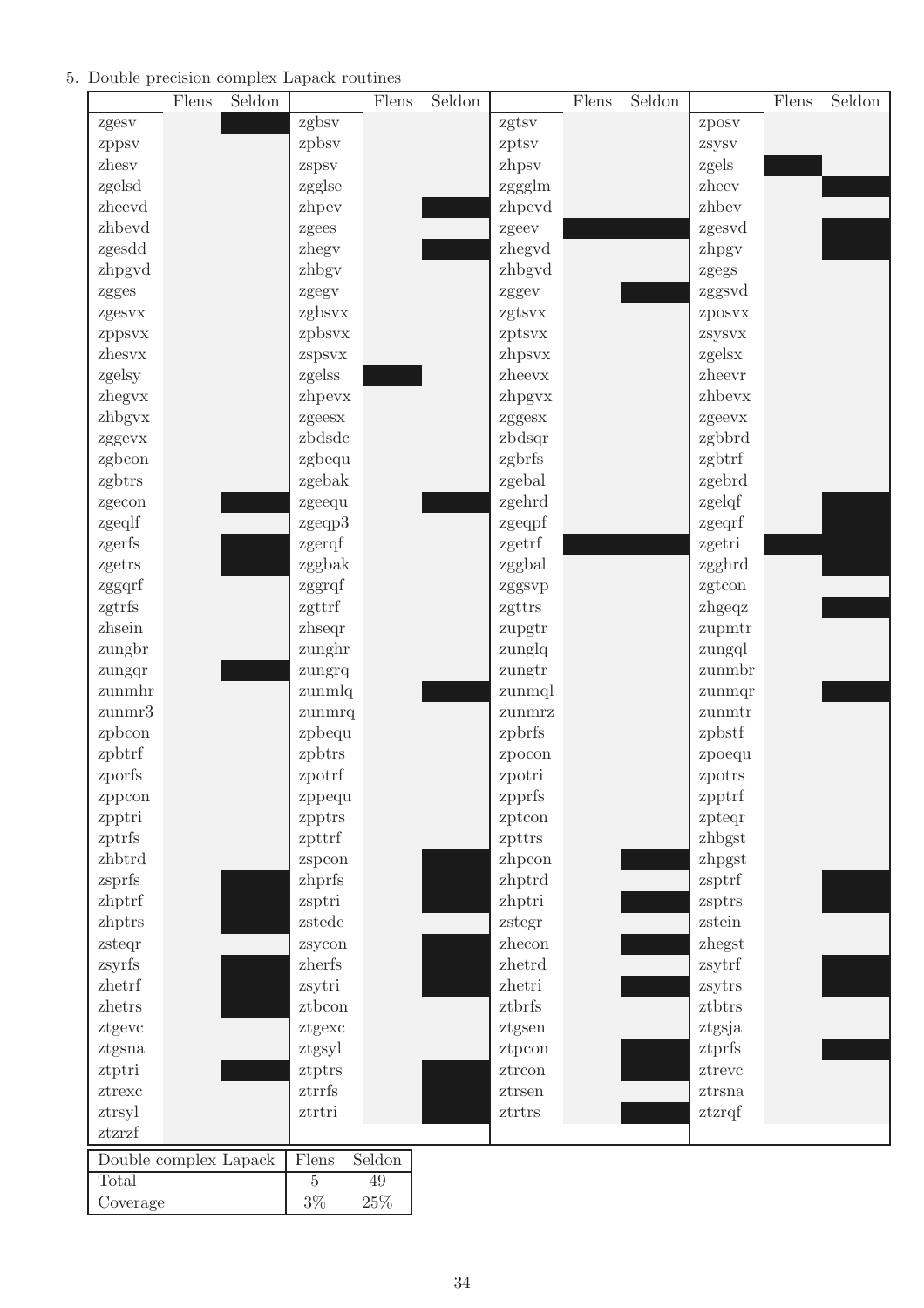#### <span id="page-35-0"></span>4.3 Available Interfaces to Blas and Lapack Routines (Trilinos)

As a rough guide, here are some results for Trilinos. Several Trilinos packages offer at least a partial interface to Blas and Lapack routines: Epetra, Teuchos, Amesos, AztecOO, ML, MOOCHO and Pliris. The Trilinos column refers to all the packages tested together. This result is the maximum coverage and one should be careful for its interpretation. Indeed, some packages may not communicate together, with non compatible structures, and therefore could not be used together. Moreover, some of the interfaces may not be usable directly, only indirectly through other functions.

| <b>Blas</b>           | Trilinos        | Epetra   | Teuchos | Amesos | $A \, \text{z} \, \text{t} \, \text{c} \, \text{c} \, O \, O$ | ML       | <b>MOOCHO</b> | Pliris   |
|-----------------------|-----------------|----------|---------|--------|---------------------------------------------------------------|----------|---------------|----------|
| Total                 | 87              | 28       | 62      | 18     | 21                                                            | 29       | 34            | 28       |
| Coverage              | 60%             | 19%      | 42%     | 12%    | 14%                                                           | 20%      | 23%           | 19%      |
| Single real Lapack    | <b>Trilinos</b> | Epetra   | Teuchos | Amesos | AztecOO                                                       | ML       | <b>MOOCHO</b> | Pliris   |
| $\text{Total}$        | 57              | 44       | 44      | 4      | 8                                                             | 32       |               |          |
| Coverage              | 31%             | 24%      | 24%     | $2\%$  | $4\%$                                                         | 17%      | $1\%$         | $1\%$    |
| Double real Lapack    | <b>Trilinos</b> | Epetra   | Teuchos | Amesos | $A$ ztec $OO$                                                 | МL       | <b>MOOCHO</b> | Pliris   |
| Total                 | 59              | 43       | 44      | 4      |                                                               | 32       | 7             | $\Omega$ |
| Coverage              | 32%             | 23\%     | 24\%    | $2\%$  | $4\%$                                                         | 17%      | $4\%$         | $0\%$    |
| Single complex Lapack | Trilinos        | Epetra   | Teuchos | Amesos | $A \, \text{z} \, \text{t} \, \text{c} \, \text{c} \, O \, O$ | МL       | <b>MOOCHO</b> | Pliris   |
| Total                 | 39              |          | 38      |        |                                                               |          | $\Omega$      | $\Omega$ |
| Coverage              | 20%             | $1\%$    | 20%     | $1\%$  | $1\%$                                                         | $1\%$    | $0\%$         | $0\%$    |
| Double complex Lapack | Trilinos        | Epetra   | Teuchos | Amesos | $A \, \text{z} \, \text{t} \, \text{c} \, \text{c} \, O \, O$ | МL       | <b>MOOCHO</b> | Pliris   |
| Total                 | 38              | $\Omega$ | 38      |        | 0                                                             | $\theta$ | $\theta$      | $\Omega$ |
| Coverage              | 20%             | $0\%$    | 20%     | $1\%$  | $0\%$                                                         | $0\%$    | $0\%$         | $0\%$    |